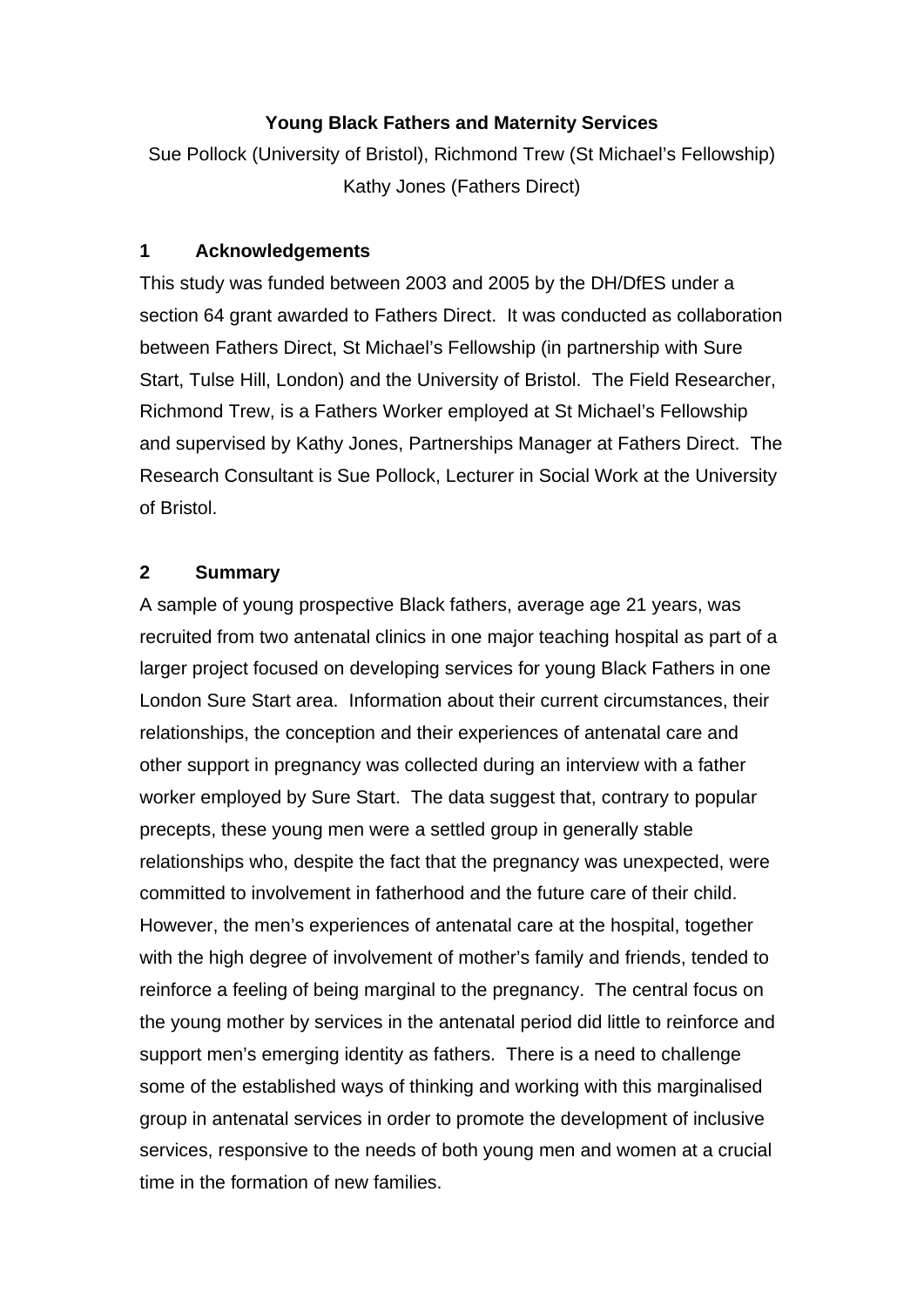#### **3 Introduction and Background**

Young fathers are largely absent from public statistics. There are no population- based data on the age at which fatherhood starts, compared with the extensive statistics on motherhood and female fertility. This is, of course, partly because pregnancy and childbirth are observable events with medical and social consequences whereas male responsibility for pregnancy is not always easy to determine. However, the absence of males from the statistics goes deeper than that, to an assumption that pregnancy and childbirth is 'women's business', an assumption that was apparent in service providers' behaviour to the young men in our study.

Research on factors predisposing to young parenthood suggests that young fathers, like young mothers, are likely to come from backgrounds of social disadvantage (e.g. Jaffee et al 2001; Pawlby, Mills & Quinton, 1997; Biehal et al, 1995; Robinson & Frank, 1994; Dearden, et al 1992, 1994, 1995; Hanson et al., 1989; Michael & Tuma, 1985). In addition, young parenthood is popularly linked with increased risks of relationship breakdown (Allen & Bourke Dowling 1998) and social exclusion (Coley and Chase-Lansdale, 1998; Joseph Rowntree Foundation 1995) with the attendant poor outcomes for children (Lamb 2002, Palkovitz 2002, Cummings and O' Reilly 1997). However, other research suggests that stable, intimate partnerships can also effect a transition *out* of social exclusion for young people (Fergusson et al 2002; Pickles & Rutter, 1991; Quinton et al. 1993; Quinton & Rutter, 1988; Sampson & Laub, 1993, Stouthamer-Loeber & Wei, 1998) and the involvement of a committed and well informed father is likely to improve outcomes for children on a variety of measures (Cummings and O' Reilly 1997, Lamb 2002, Palkovitz 2002).

Policy initiatives such as the Teenage Pregnancy Strategy have tended to focus on the role of education, training and employment in promoting economic self-sufficiency and good citizenship for teenage mothers as a way of addressing the perceived risks of social exclusion. Where young fathers are mentioned they are not sufficiently conceptualised as part of the solution.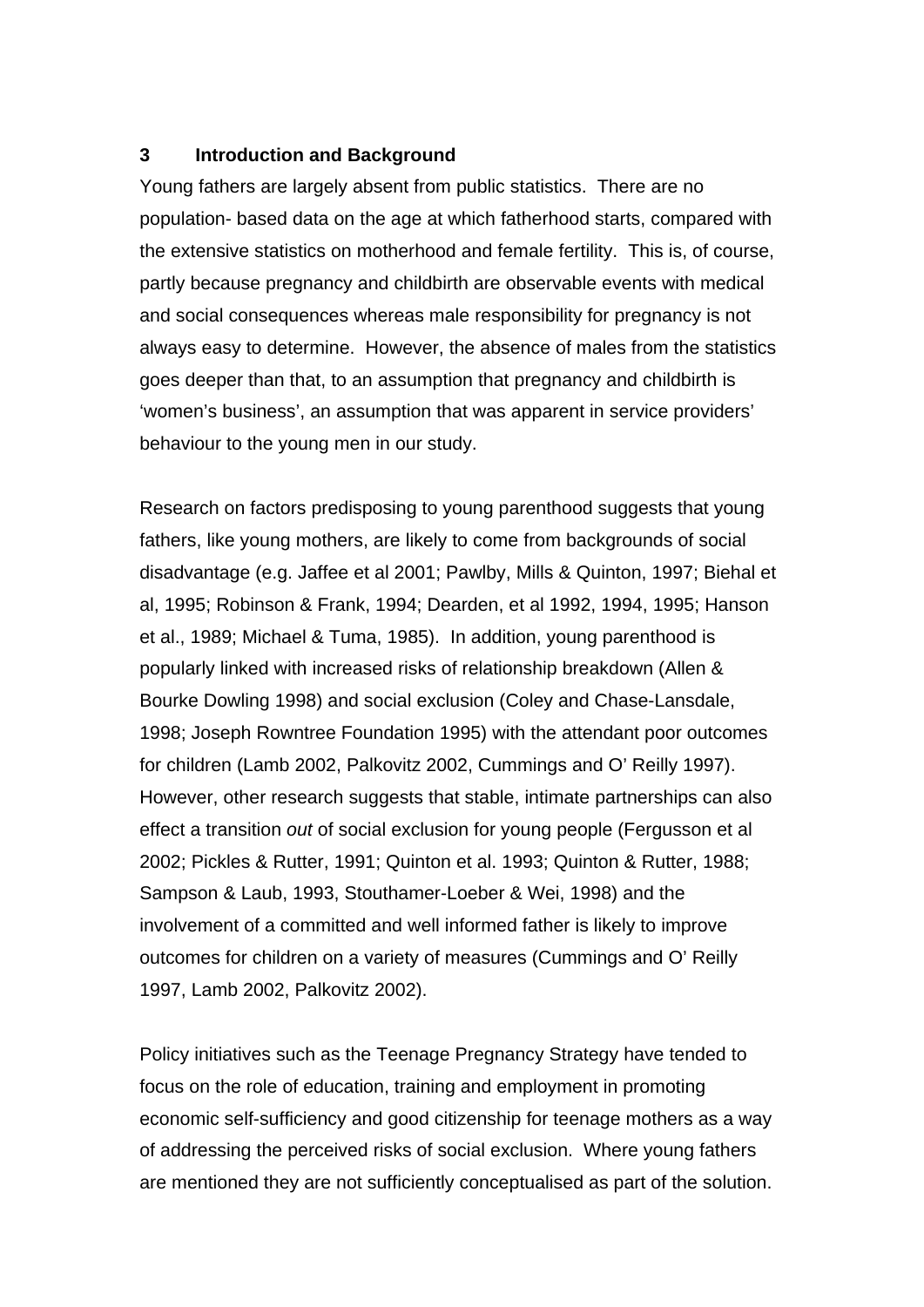Consequently the place of the young couple as shared partners in the parenting task is not always acknowledged. Teenage parenthood has tended to be equated with single motherhood, and the effort to support young parents has tended until now to be focused to this end.

The transition to parenthood for both men and women is a *process* rather than an *event*, which begins at the point at which the pregnancy is confirmed and continues after the baby is born. For young people for whom the pregnancy has not been planned or anticipated there are substantial developmental tasks to be accomplished within a relatively brief time frame if they are to have a sense of being ready for the baby when it is born. The process involves the relinquishing of earlier adolescent lifestyles and identities, a re-negotiation of previously dependent relationships with parents in families of origin, a reassessment of their relationship with each other and a new relationship with each other's parents as prospective grandparents. When these tasks are set against a likely background of earlier family disruption, poverty and poor educational achievement as well as current material disadvantage the need for focused support, based on a 'social model' of parenthood is clear.

Pregnancy is a window of opportunity, a rare time when there is a shared assumption of contact between mainstream professional services in the NHS and young prospective parents. There is also some evidence that pregnancy is a time of optimism when new prospective parents are particularly motivated and able to make use of help (Pollock and Quinton 2005; Cowan, 1996). Services that support young parents in the transition to parenthood are therefore crucial in both recognising and reinforcing the development of a 'parental identity' for young prospective mothers and fathers and in confirming the young man and woman's status as the *parental couple* with a shared responsibility for and investment in their child's future well-being. Antenatal services are critical in facilitating young parent's informed and effective participation in the tasks of parenthood through recognising and addressing anxieties, misperceptions and concerns and offering education specifically targeted at young parent's needs.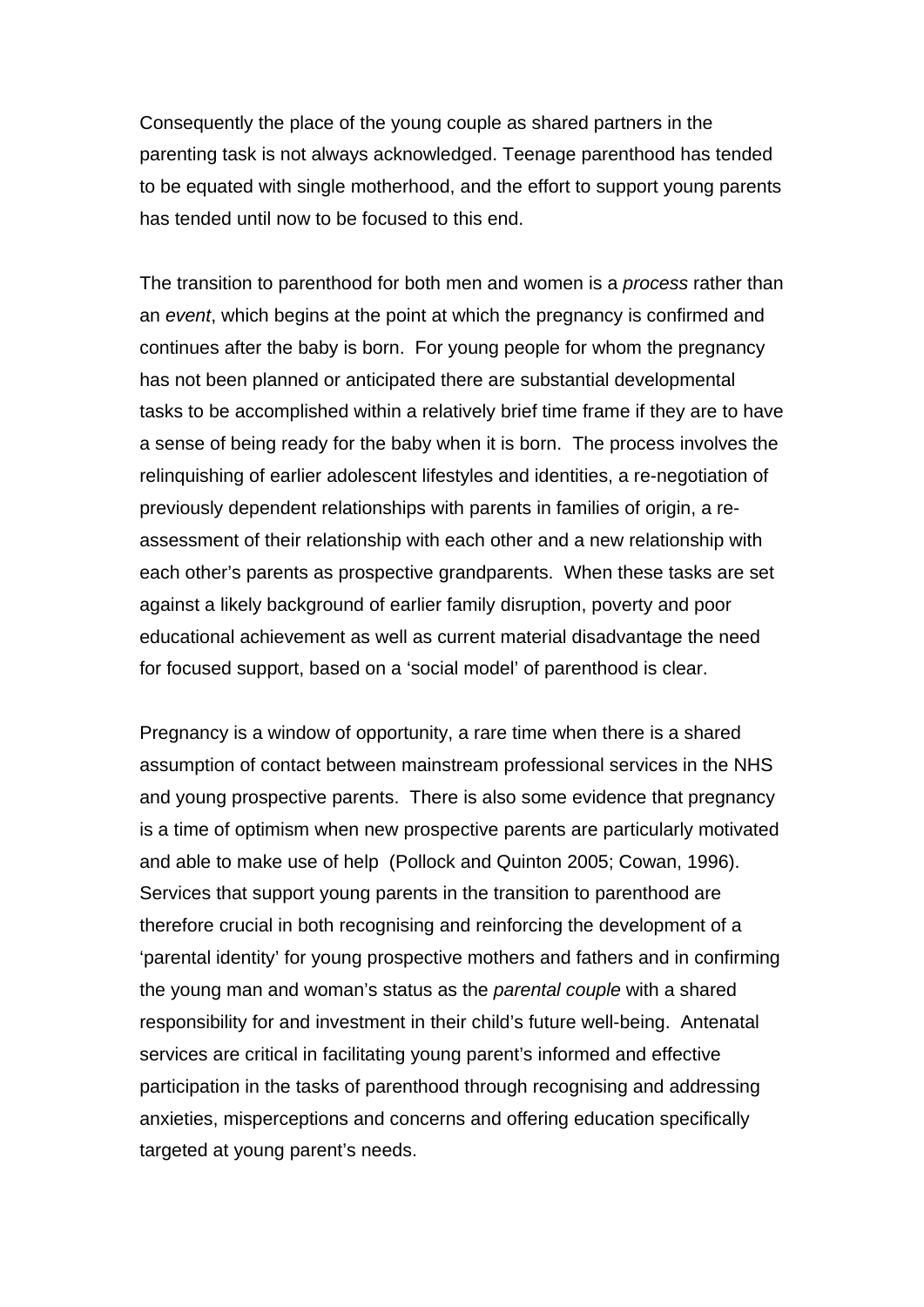However, a range of evidence suggests that men tend not to see themselves as service users even when services are established in community settings specifically to address their needs or concerns (e.g. Lloyd 2000). Evidence from other research suggests that participation in mainstream maternity services is counter–cultural for many men and they are liable to feel awkward, ill at ease or excluded in feminised antenatal clinic settings (Quinton, Pollock and Golding, 2002).

Research on use of mainstream services by black service users suggests that there may be specific issues in the way that services are provided that create barriers to inclusion for non-white groups (Butt, Patel and Stuart 2005). Taken together it would not be unreasonable to assume that there may be specific issues relating to inclusion and equality of access for young Black men and mainstream maternity services.

Very little is known about young Black fathers and the gap tends to be filled with speculation and fantasy often based on unconscious prejudice about whether these young men will 'stay the course' or see themselves as a necessary part of the parenting equation. There is no research which focuses on those young Black men who have chosen to participate in mainstream maternity services and we therefore know very little about their experiences and their views about what they see as helpful and unhelpful. A clearer picture is needed as the basis for developing services for young men during the important transition to fatherhood.

#### **4 Aims of the study**

•To make contact with young Black fathers from one London Sure Start in Tulse Hill during the antenatal period

•To ascertain their current needs as a basis for developing services

•To refer fathers to existing services as appropriate

•To develop services for this group of young men (and their partners as appropriate) both inside the health service and in the community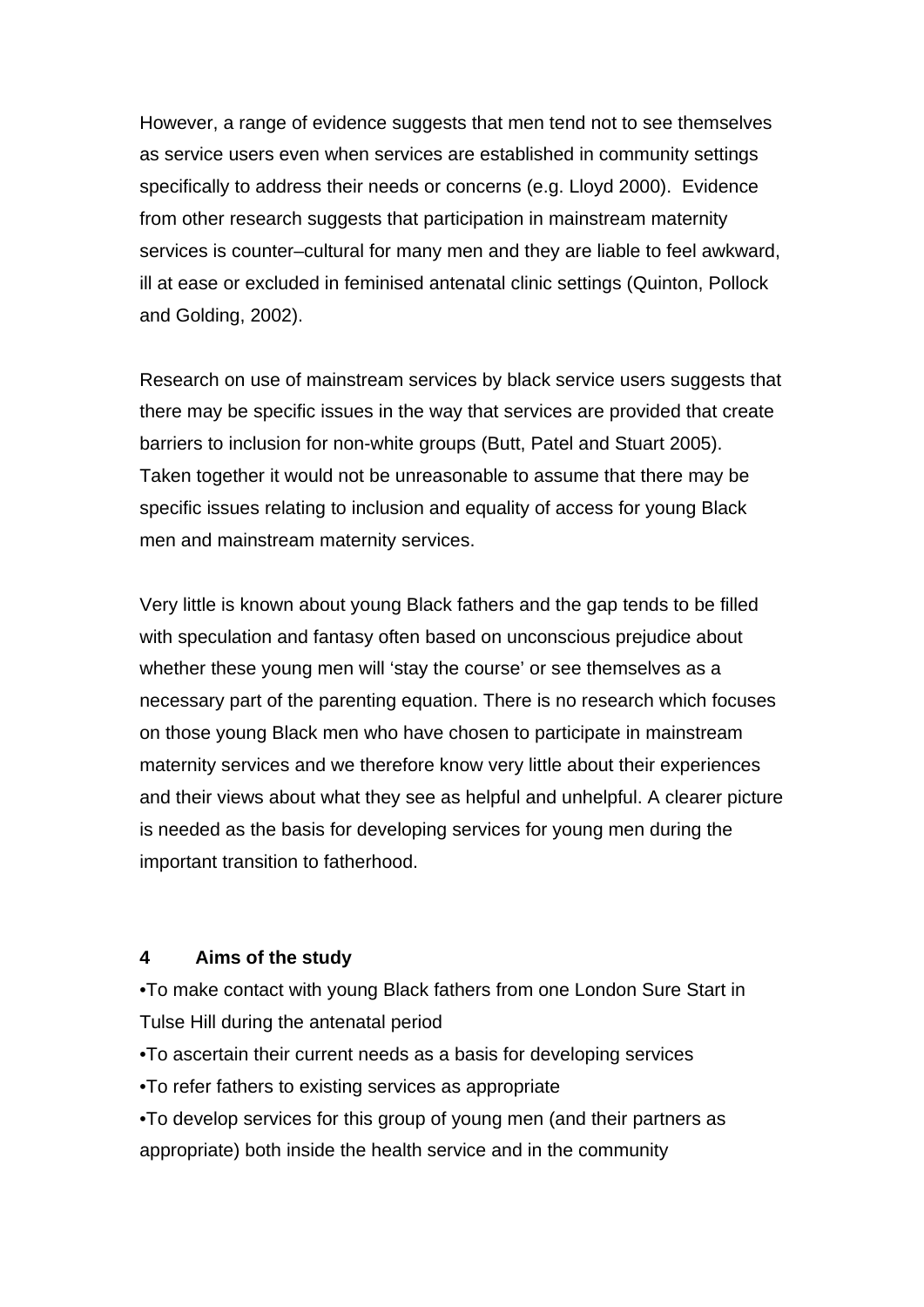## **5 Methods**

This was a small pilot study in an under-researched area. It included elements of qualitative data collection via semi-structured interview, service delivery and service development.

The target group for inclusion in the study were young (age 17-25 years) prospective Black fathers from one Sure Start area.

# **I Phase 1**

Our original design envisaged that fathers for the study would be recruited from mainstream antenatal ultrasound clinics at Kings College hospital. However after discussion with midwifery staff at the hospital it was decided that an additional recruitment site would be used in order to maximise the potential sample. The additional site was a specialist teenage parents' clinic located at some distance from the hospital. The two recruitment sites were very different from each other (see discussion below, section 13). In addition, a number of young fathers were recruited from other sources.

The researcher was a Black man who was himself an experienced father and a skilled father worker employed at St Michael's Fellowship. His participation was crucial in engaging a population of young men who have been described as 'hard to reach'. The researcher was asked to keep a diary of his experiences as a Black man in the antenatal clinic which provided and additional and illuminating source of data (see below, section 13).

# **Table 1: Recruitment Site**

| <b>Mainstream Ultrasound</b>   | l 3        |
|--------------------------------|------------|
| <b>Clinic</b>                  |            |
| <b>Teenage Parents' clinic</b> | $\vert$ 12 |
| Other*                         | 8          |
| <b>Total</b>                   | 23         |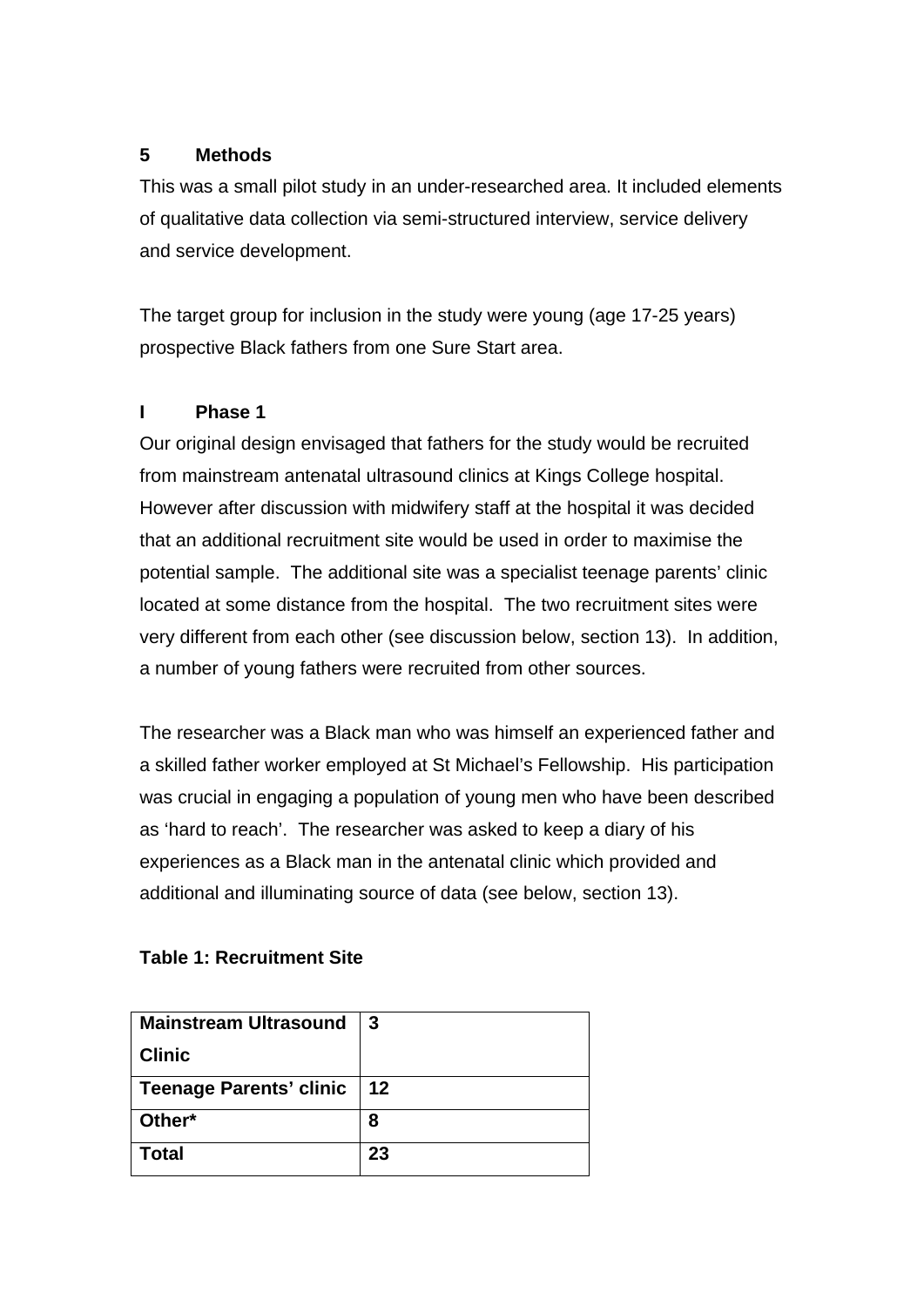\*Other = Sure Start Referral, ACAPS (Brixton), St Michael's outreach, Players Klub

Recruitment took place over a 6-month period. RT (the research worker) attended the mainstream clinic every Tuesday afternoon and the specialist teenage parents' clinic every Tuesday morning. It had originally been envisaged that potentially suitable recruits would be identified as they arrived from the clinic notes by midwifery/reception staff. As it happened, this system was not workable in the mainstream clinic for a number of reasons, but operated more smoothly in the young parent's clinic with the assistance of the midwives on site.

It was originally planned that the recruiting of young fathers would commence in May 2004. However, this timetable was delayed by the process of ethical approval and fieldwork started in September 2004 and continued to March '05.

It was hoped that a minimum of 40 fathers would be recruited to the study, however the final sample size was smaller than this (23 fathers)

Information about prospective fathers' current circumstances, their needs and their experience of antenatal services was collected during a brief interview (approximately 30 minute) in the antenatal clinic using an interview schedule. Answers were recorded on pre-coded sheets and significant verbatim accounts were noted. At the end of the interview fathers were given a 'Dad bag', specially developed for the study, as a token of thanks for their participation<sup>[1](#page-5-0)</sup>. None of the fathers who were approached refused to be interviewed, an outstanding success rate probably partly attributable to the gender and ethnicity of the researcher. Where an unmet need was identified,

1

<span id="page-5-0"></span><sup>&</sup>lt;sup>1</sup> The Dad bag, which had an attractive father and baby logo, contained: a disposable camera (for use in labour); a T shirt with the father and baby logo; a baby shawl plus laminated instructions for swaddling; a disposable nappy also with laminated instructions for use; a disposable razor and shaving cream (in case the labour went on all night). An information booklet for young black fathers.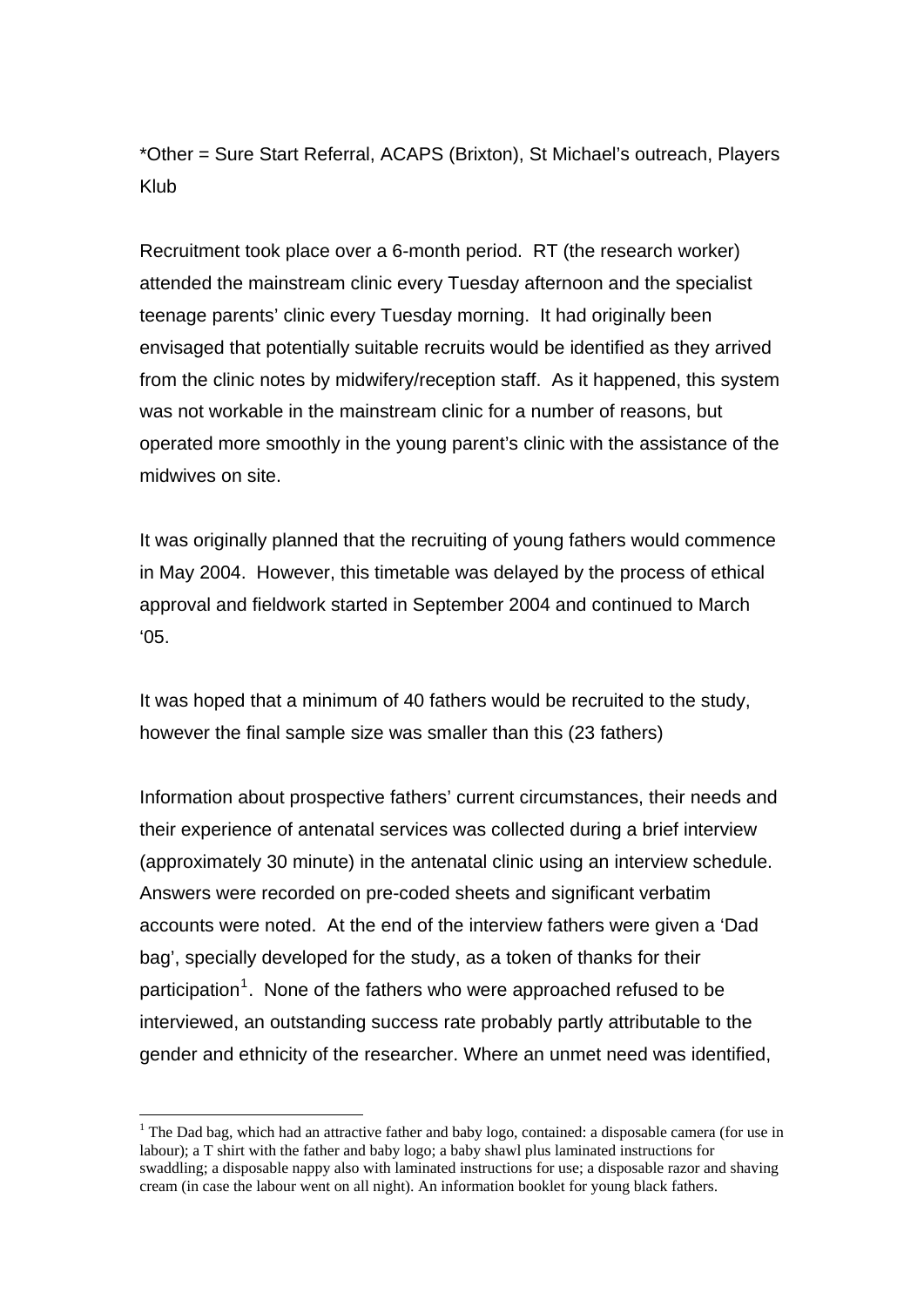the young father was referred to existing services where possible and followed up if appropriate via St Michael's fellowship.

This information was collated as the basis for recommendations for development of services (see below, section 14). It is planned that recommendations in relation to service development will be disseminated to key personnel within teenage pregnancy and early years services, direct feedback to maternity staff in the hospital in which the study took place, conference presentations, Fathers Direct magazine and website and academic papers.

# **6 Description of Sample**

**Table 2: Age** 

| Age/yrs      | <b>Man</b>              | Woman                   |
|--------------|-------------------------|-------------------------|
| 16           | 0                       | 3                       |
| 17           | 1                       | $\overline{\mathbf{4}}$ |
| 18           | $\mathbf{2}$            | $\overline{7}$          |
| 19           | 8                       | 5                       |
| 20           | 4                       | $\mathbf 0$             |
| 21           | 1                       | $\mathbf 0$             |
| 22           | $\mathbf 0$             | 1                       |
| 23           | 0                       | $\mathbf 0$             |
| 24           | $\overline{\mathbf{2}}$ | 1                       |
| 25           | $\boldsymbol{2}$        | 1                       |
| 26           | 0                       | $\bf{0}$                |
| 27           | $\overline{\mathbf{2}}$ | $\mathbf 0$             |
| 28           | 1                       | $\bf{0}$                |
| $>28$        | 0                       | 1                       |
| <b>Total</b> | 23                      | 23                      |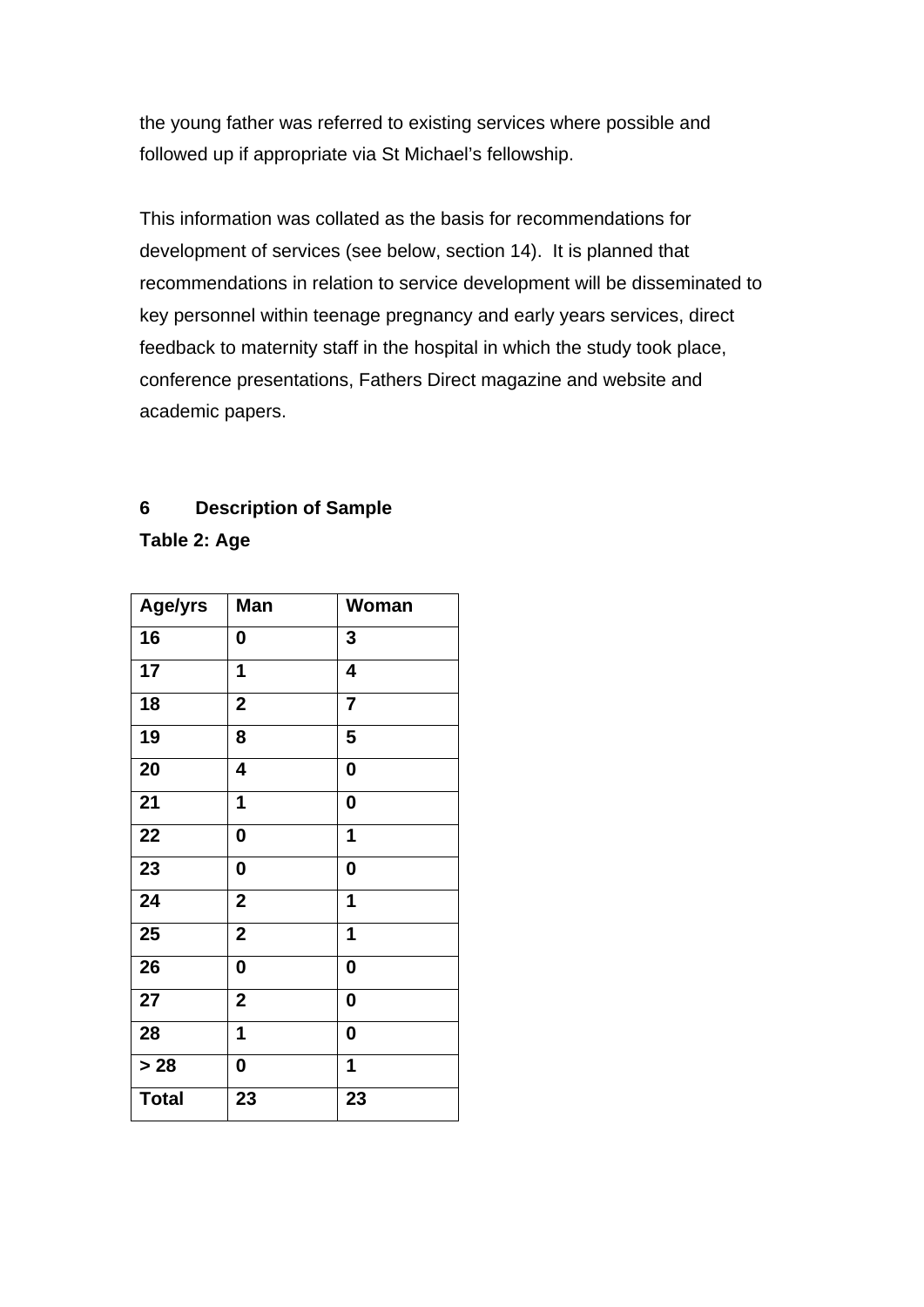As is clear from the table, the majority of the men (65%) in the sample and their partners (83%) were aged 20 years and below. Three men over the age of 25 were recruited to the study as they had particularly relevant experience of the issues. The average age of the men was 21 years the women 18.5 years

| Not a couple | 0           |
|--------------|-------------|
| < 1 year     | $\mathbf 2$ |
| 1-2 years    | 6           |
| 2-3 years    | 6           |
| 3-4 years    | 3           |
| 4-5 years    | 2           |
| 5+ years     | 4           |
| <b>Total</b> | 23          |

**Table 3: Time as couple** 

As table 3 suggests, the majority of the men were in stable relationships although were not engaged or married. Two thirds of the men had been in this relationship for more than 2 years. I couple were married and two couples were engaged. A further three couples were thinking of getting married when they were financially able. The majority (65%) were cohabiting either full or part time. Just over a third of the young men lived separately from their girlfriends, a factor that considerably raises the risk for future disengagement from the father role.

The majority of the men (16) were first time fathers. However, seven of the men already had children (3 had one child, two had two and three children respectively). Of these, only two were still living with their children and actively engaged in their lives on a day-to-day basis.

# **Table 4: Length of time living in the area**

| . .<br>$\leq$ 1 V<br>יו בפ |  |
|----------------------------|--|
|                            |  |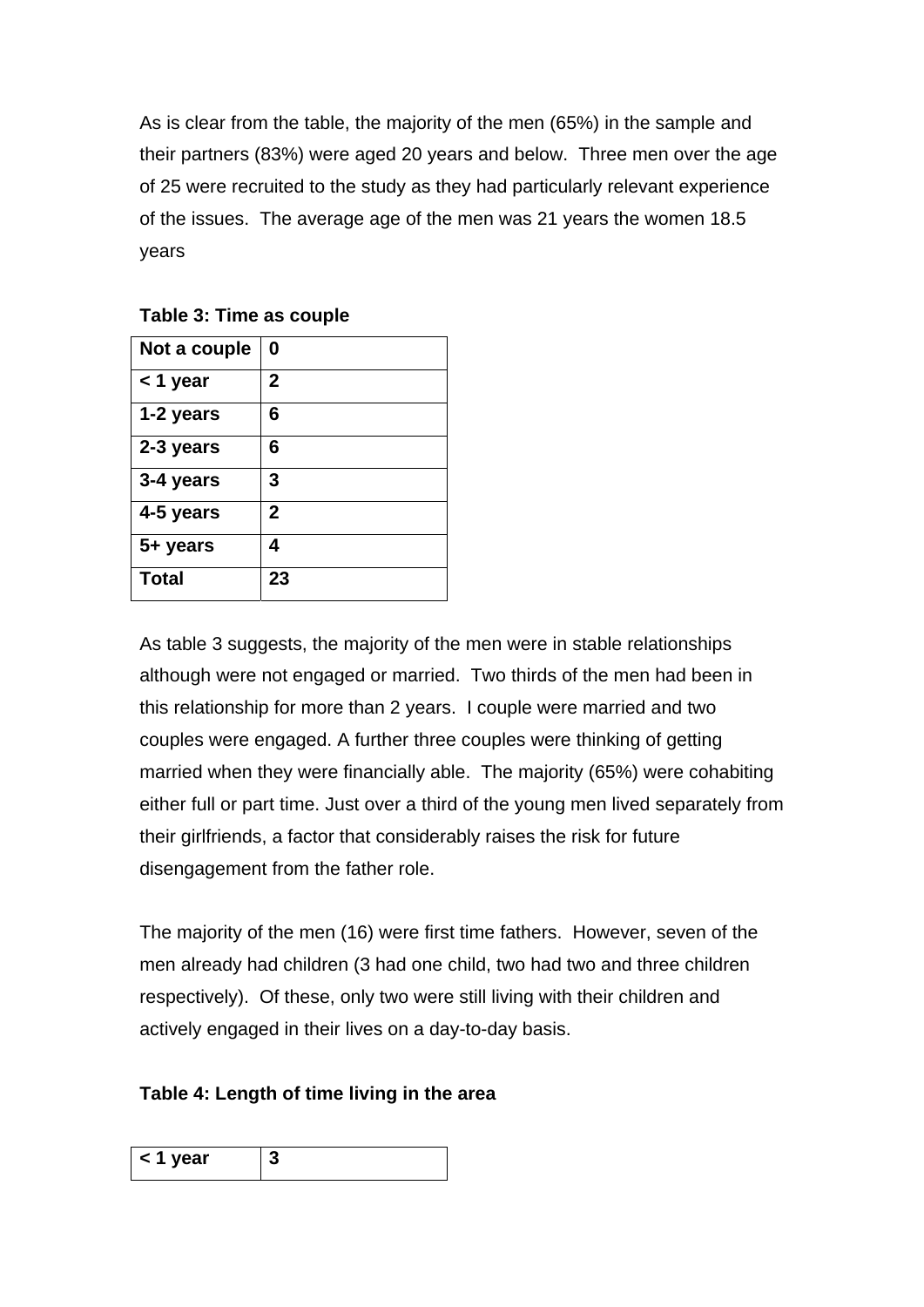| 1-2 years       | 4  |
|-----------------|----|
| 2-3 years       | 3  |
| 3-4 years       |    |
| 4-5 years       |    |
| 5+ years        |    |
| <b>All life</b> | 10 |
| <b>Total</b>    | 23 |

All but one of the young men lived in South London Boroughs, either in or adjoining Lambeth. As table 4 shows, this was a strikingly settled population. Only three of the men had lived in the area for less than a year. The majority of the men were settled in the area and lived near family and friends. Getting on for a half of the sample (44%) had lived in the area all their lives.

|                           | <b>Man</b> | Woman          | <b>Total</b>   |
|---------------------------|------------|----------------|----------------|
| <b>Black Caribbean</b>    | 15         | 8              | 23             |
| <b>Black African</b>      | 3          | 3              | 6              |
| <b>Black Other (incl.</b> | 4          | 4              | 8              |
| <b>Black British)</b>     |            |                |                |
| <b>Black Asian</b>        | 0          | 1              | 1              |
| <b>Mixed heritage</b>     | 1          | 4              | 5              |
| <b>White</b>              | 0          | 1              | 1              |
| N/K                       | 0          | $\overline{2}$ | $\overline{2}$ |
| <b>Total</b>              | 23         | 23             | 46             |

# **Table 5: Ethnic Origin**

All the men and all but one of the women in the sample were black or mixed heritage. The majority of both the men and the women identified themselves as Black Caribbean.

**Work**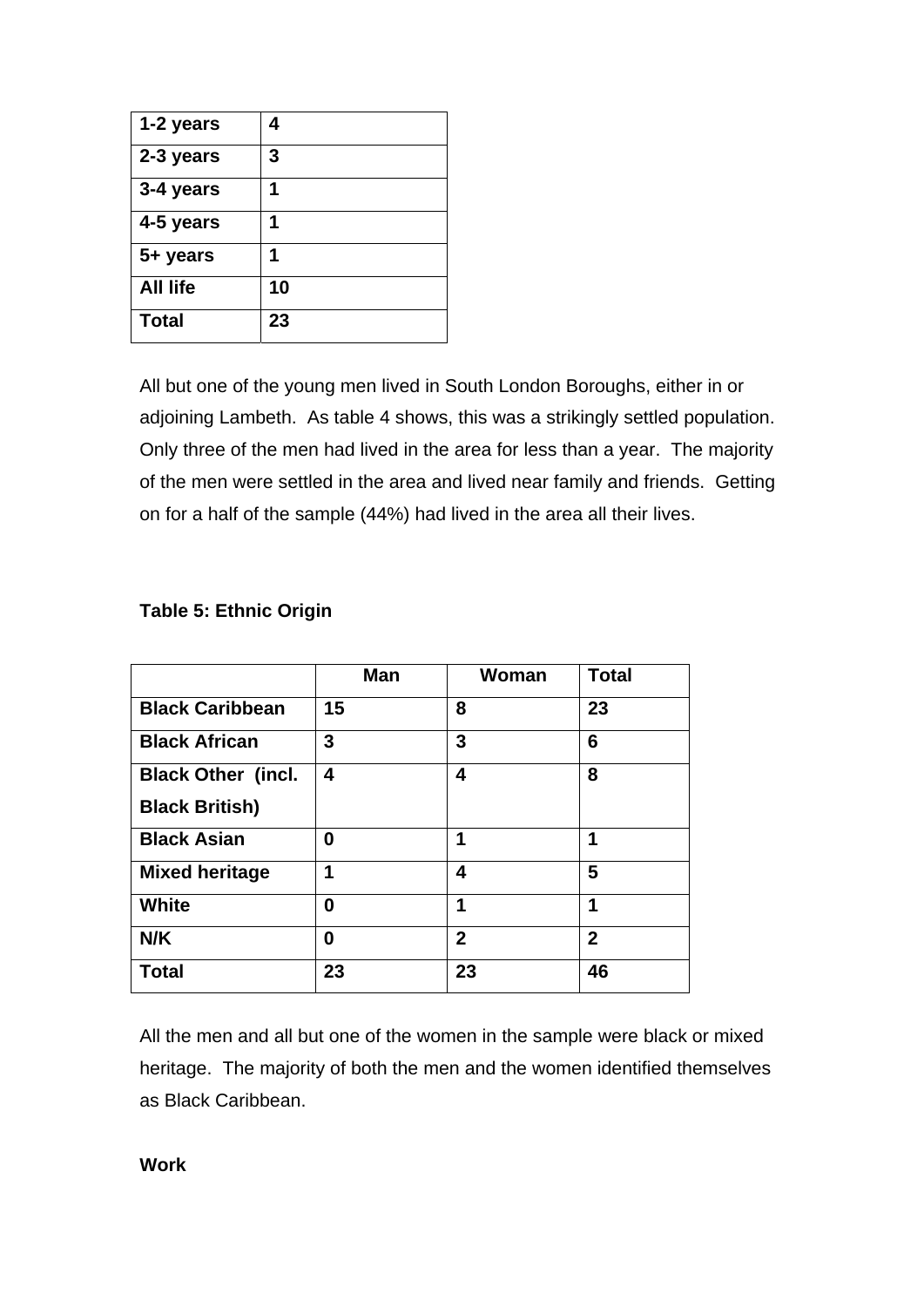The majority of the men (14; 61%) were not currently working and less than a quarter (5 men) were working full time. Most of those that were working were in low paid skilled or unskilled manual jobs such as gardening or driving. Only a small group of the men (4) were in settled jobs where they had been employed for over a year. A small number (3) described themselves as not in the labour force because they were at college. Worries about money and affordable housing were frequently cited although not working meant that them men were more available for involvement in the pregnancy and the care of the baby. This area of London is one of high unemployment. For those in work over half had some flexibility within their working day that could accommodate antenatal appointments or classes. Only three described their working hours as very inflexible.

#### **7 The Pregnancy**

| $0 - 12$     |    |
|--------------|----|
| $13 - 20$    | 9  |
| $21 - 30$    | 3  |
| $31 - 40 +$  |    |
| Index baby   | 3  |
| already born |    |
| <b>Total</b> | 23 |

#### **Table 6: No. Weeks pregnant at interview**

The sample was recruited at all stages of the pregnancy. Three of the babies had already been born at the time of the interview and for these men the questions about antenatal care and their feelings about impending fatherhood were asked retrospectively. These men had been recruited to the study from sources other than the antenatal clinics and their babies were less than 6 months old.

#### **Table 7: Expectedness of the conception**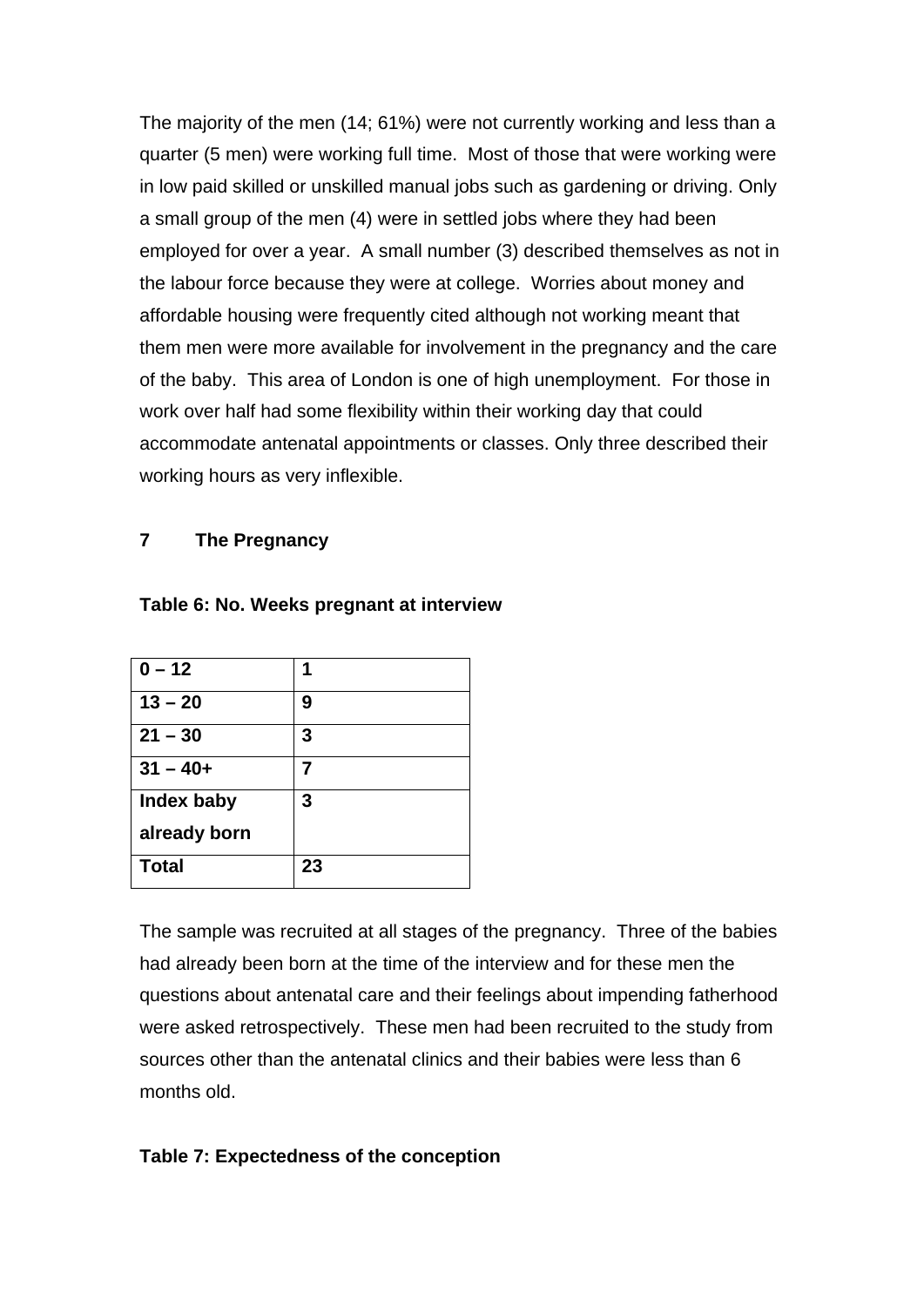| <b>Complete</b>      | 11           |
|----------------------|--------------|
| surprise             |              |
| <b>Half expected</b> | 6            |
| <b>Timing a</b>      | $\mathbf{2}$ |
| surprise             |              |
| <b>Planned</b>       | 3            |
| conception           |              |
| N/K                  | 1            |
| <b>Total</b>         | 23           |

Nearly 50% of the conceptions were described by the men as a complete surprise and only 3 of the pregnancies were actually planned. However, none of these pregnancies had been consistently planned *against.* The reality of the pregnancy seemed to have been difficult to envisage in the abstract and the confirmation of the pregnancy was the time when the reality of becoming a father became more concrete for those who had not previously had children, although this was variable (see below, Table 8). While attendance at the antenatal clinic was an acknowledgement of their involvement in the current pregnancy, few of these men had much time to adjust to the *actuality* of parenthood before the baby was born. The antenatal period was therefore a critical time in which the new expectations of fatherhood needed to be articulated and supported by services in contact with the young couple.

Thirty percent (7) of the prospective fathers had had previous children and while most still had some contact with their children only two were still living with their children and their children's mothers and engaged as actively involved fathers. Four of these men had had previous experiences of antenatal care but only one of these had found it to be a helpful experience. Another, a father of three, had been at his children's births and was actively involved with their care, but at previous antenatal appointments had felt uncomfortable being the only man and had stopped attending. For the other five men there was a sense of some distance from their previous fathering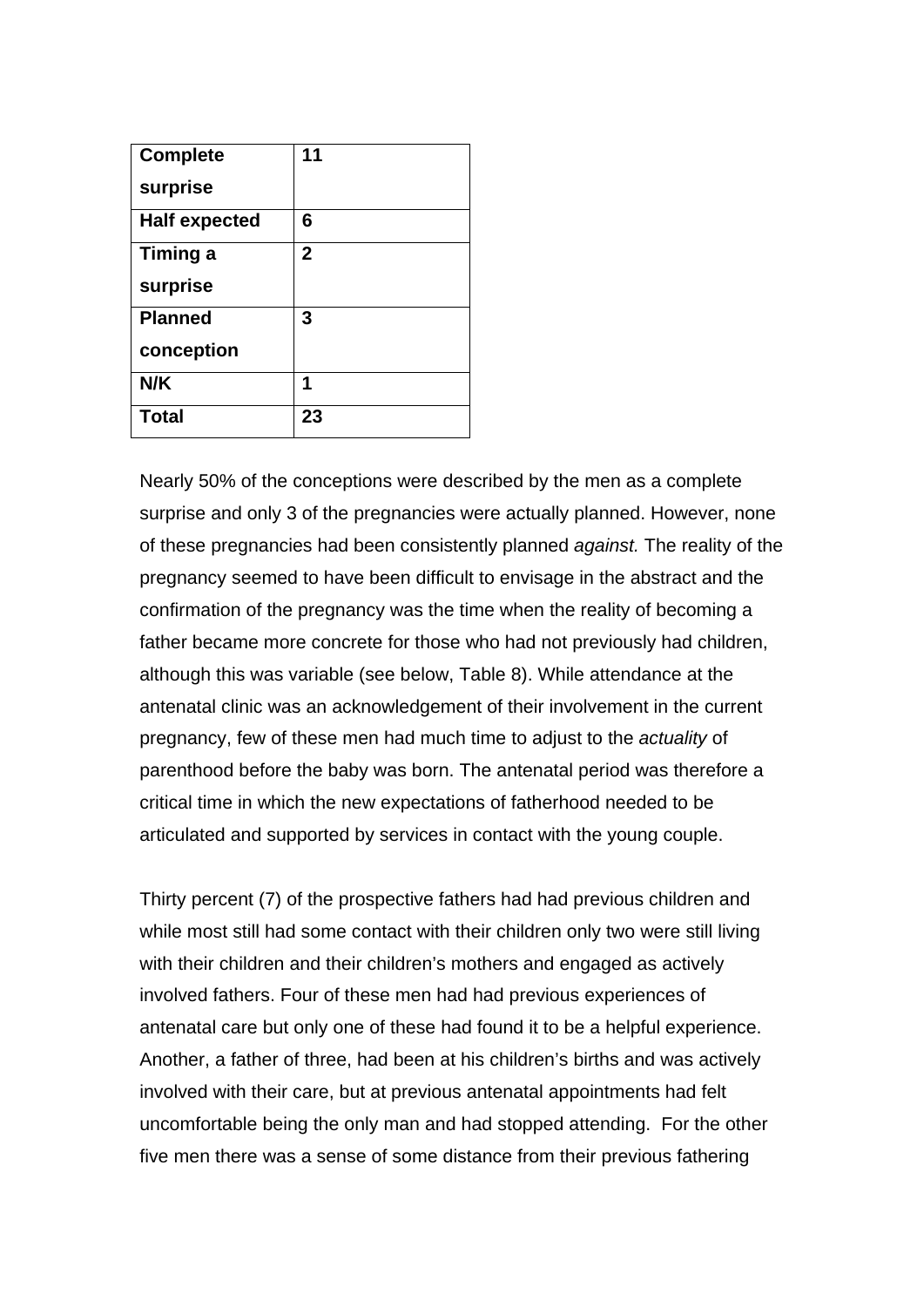role (see below Table 8). Earlier conceptions had occurred in the context of unsettled partnerships when they were very young. Not attending the antenatal clinic seemed to be an early marker for this disengagement. All spoke of the hope that their current experience would be different.

# **8 Self image/identity**

# **Table 8: Ability of the men to acknowledge the "reality" of fatherhood during this pregnancy**

|                       | Men with no previous | <b>Men with previous</b> | <b>Total</b> |
|-----------------------|----------------------|--------------------------|--------------|
|                       | children             | children                 |              |
| Low reality           | 3                    | 4                        |              |
| <b>Medium reality</b> | 8                    | 0                        | 8            |
| <b>Very real</b>      | 5                    | 3                        | 8            |
| <b>Total</b>          | 16                   |                          | 23           |

The men in the study were evenly split between describing their sense of impending fatherhood as having a low, medium and high reality, a proxy measure for their developing identification with the paternal role. The three men whose babies had already been born were themselves evenly divided between the three categories, suggesting that their recall of the feelings during the pregnancy was likely to be accurate.

Men in the 'low' reality group described a sense that the baby would not seem real until it was born, they could not feel connected to the growing child until they could touch and hold it. Thoughts about the baby were not elaborated in the interview. Men in the 'medium' group described a sense that the baby sometimes seemed real, but at other times they would forget about it. Concrete reminders, like their girlfriend's change in shape or being present at the scan were needed to reinforce the reality: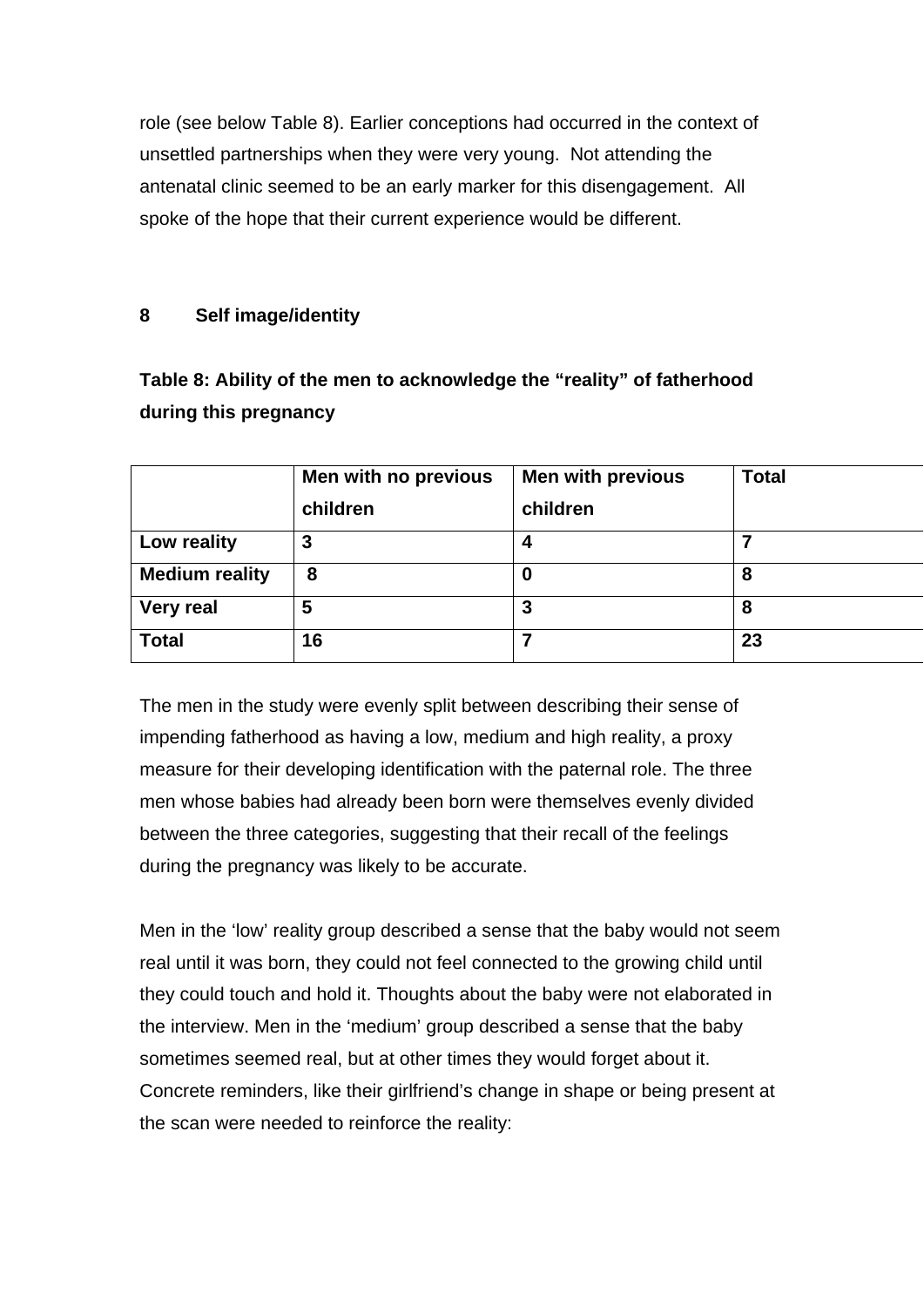'*Sometimes it seems real; sometimes I kind of forget it's there. The scan made some difference' (man age 20, girlfriend 38 weeks pregnant)*.

Men in the 'high' reality group described more developed ideas about what was happening and an emotional connection with their unborn child:

'*I didn't tell my grandmother (*about the pregnancy*) for some time. Over Christmas I couldn't hold it in any longer. Before this I just had casual sex. This will mean big changes – it's like a time bomb waiting to go off. Six months ago I wouldn't have taken it on board, but you can't turn your back on it because you're turning your back on another life. It doesn't matter how big or bad you are, just wait until the pregnancy hits you' (man age 20, girlfriend 37 weeks pregnant)* 

Unsurprisingly, three of the men who were already fathers felt that the impending birth and the consequent responsibilities was very real for them. What was striking, however, was the fact that four of the men who *already had children* described fatherhood as having an unreal quality. For those men who were struggling with the idea of becoming a father (low/medium reality, 65% of the men interviewed) their attendance at antenatal appointments and reception at the clinic, including the scan clinic, as someone concerned in the pregnancy was likely to be crucial in reinforcing their inclusion and involvement and challenging their sense of disengagement.

| None intended    | 0  |
|------------------|----|
| <b>Few/minor</b> | 5  |
| <b>Moderate</b>  | 10 |
| Many/big         | 8  |
| <b>Total</b>     | 23 |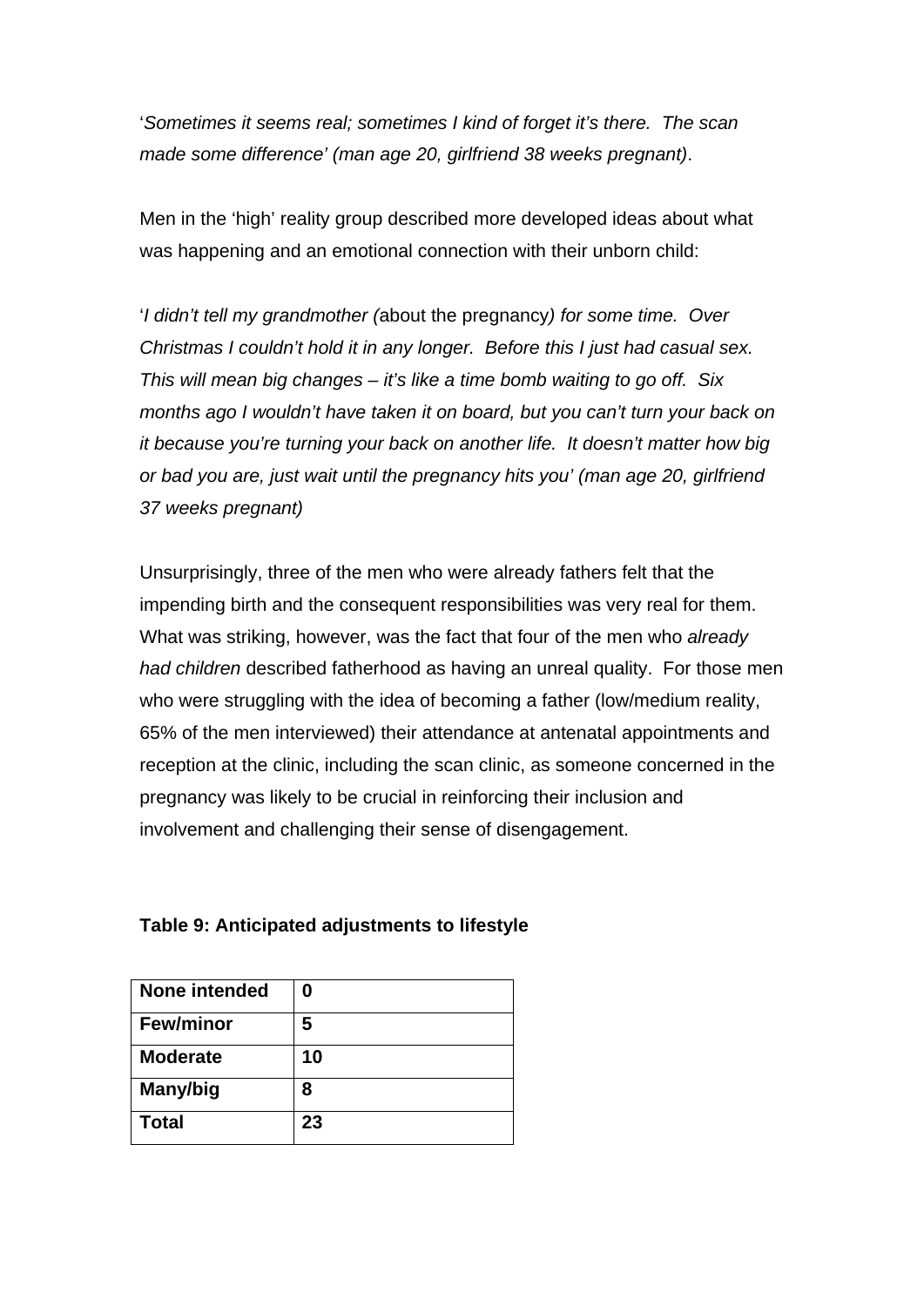Although many of the men interviewed were finding it hard to connect emotionally with the developing pregnancy, the majority were able to acknowledge that having a baby meant changes in lifestyle. Three quarters were expecting the changes to have a noticeable impact on their way of life and over a third were anticipating having to make major changes in their day to day routines, indicating a serious willingness to adjust to the new demands of fatherhood.

# **9 Information seeking/Support**

| Low             | 4  |
|-----------------|----|
| <b>Moderate</b> | 11 |
| <b>High</b>     |    |
| N/K             | 1  |
| <b>Total</b>    | 23 |

**Table 10: Motivation to learn about pregnancy** 

# **Table 11: Sources of information**

| <b>Partner</b>          | 6  |
|-------------------------|----|
| <b>Brother/sister/</b>  | 5  |
| Other 'peer'            |    |
| relative                |    |
| Own/girl friend's       | 11 |
| parents/aunts/          |    |
| <b>Grandparents</b>     |    |
| <b>Friends</b>          | 5  |
| Magazines/              | 8  |
| <b>Leaflets / Books</b> |    |
| ΤV                      | 2  |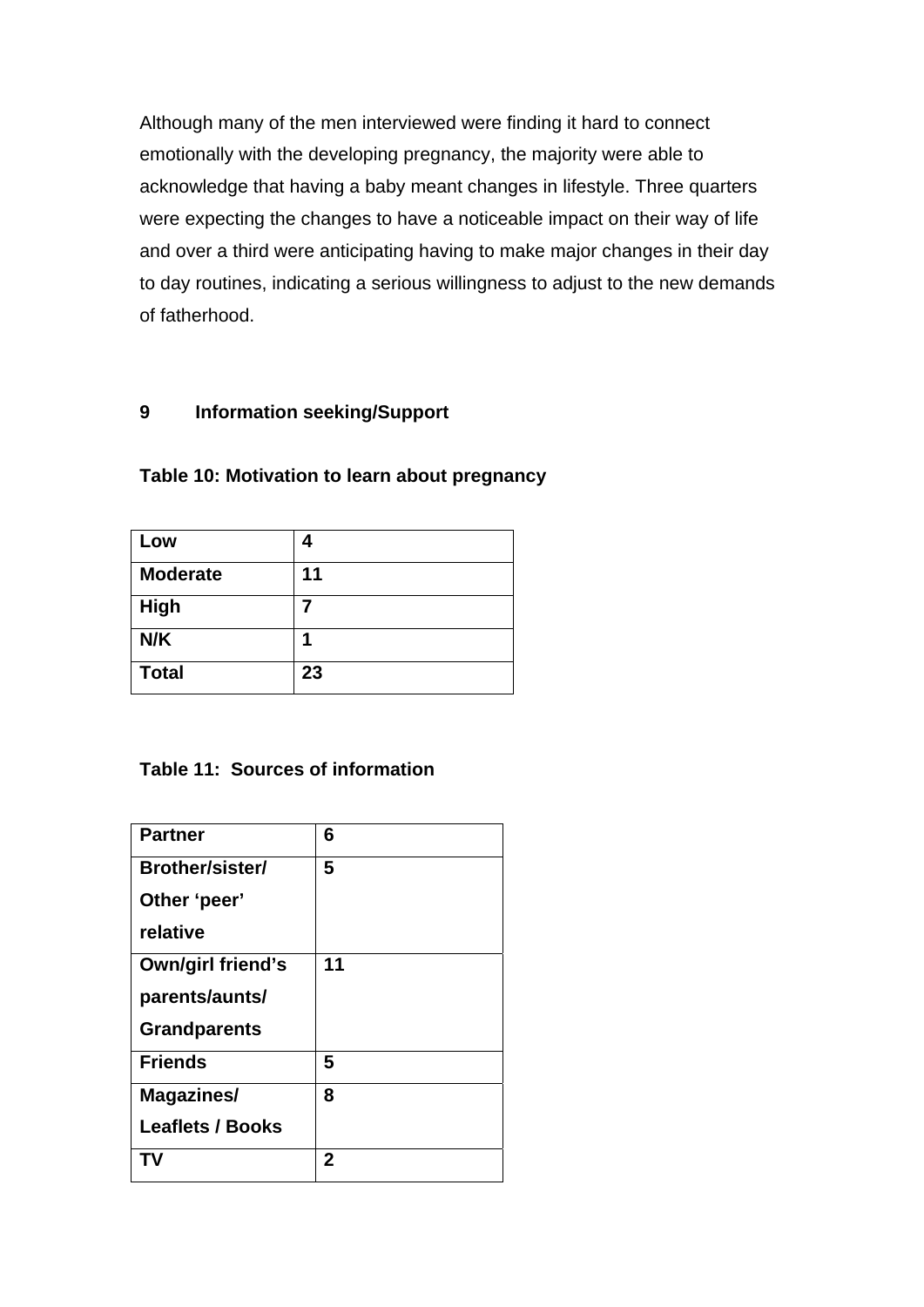| <b>Medical</b> | 6 |
|----------------|---|
| professional   |   |
| <b>None</b>    |   |

The majority of the men were motivated to learn more about pregnancy and fatherhood and most felt that they had some sources of information to call upon. Sources of information varied, with partner, family and friends seen as important. Older relatives were particularly valued especially if they were seen as having had relevant previous professional or life experience (e.g. *'my auntie who's a nurse'; 'my mum, she used to be a midwife'*). One man made the point that it was easier to talk to men who were similar to themselves, who would understand things from their point of view: '*I would talk to my mentor – someone I went to school with. He's the only person I can talk to about anything like this' (man age 19)*. This illustrates an important point about the personal nature of asking for information which might expose ignorance or an embarrassing need for reassurance. Very few men were confident enough to ask questions of health professionals in clinics and several used the interview (itself conducted by a man) as an opportunity to ask questions and seek clarification about matters of concern. Written information, in the form of accessible leaflets or articles in accessible magazines were also valued.

| <b>Source of support</b>   | No.          |
|----------------------------|--------------|
|                            |              |
| <b>Partner</b>             | 5            |
| <b>Mother</b>              | 10           |
| <b>Father</b>              | 1            |
| Nan                        | 1            |
| <b>Sibling</b>             | $\mathbf{2}$ |
| Man's family               | 3            |
| <b>Girlfriend's mother</b> | 4            |
| <b>Health professional</b> | 3            |

#### **Table 12: Sources of support and advice**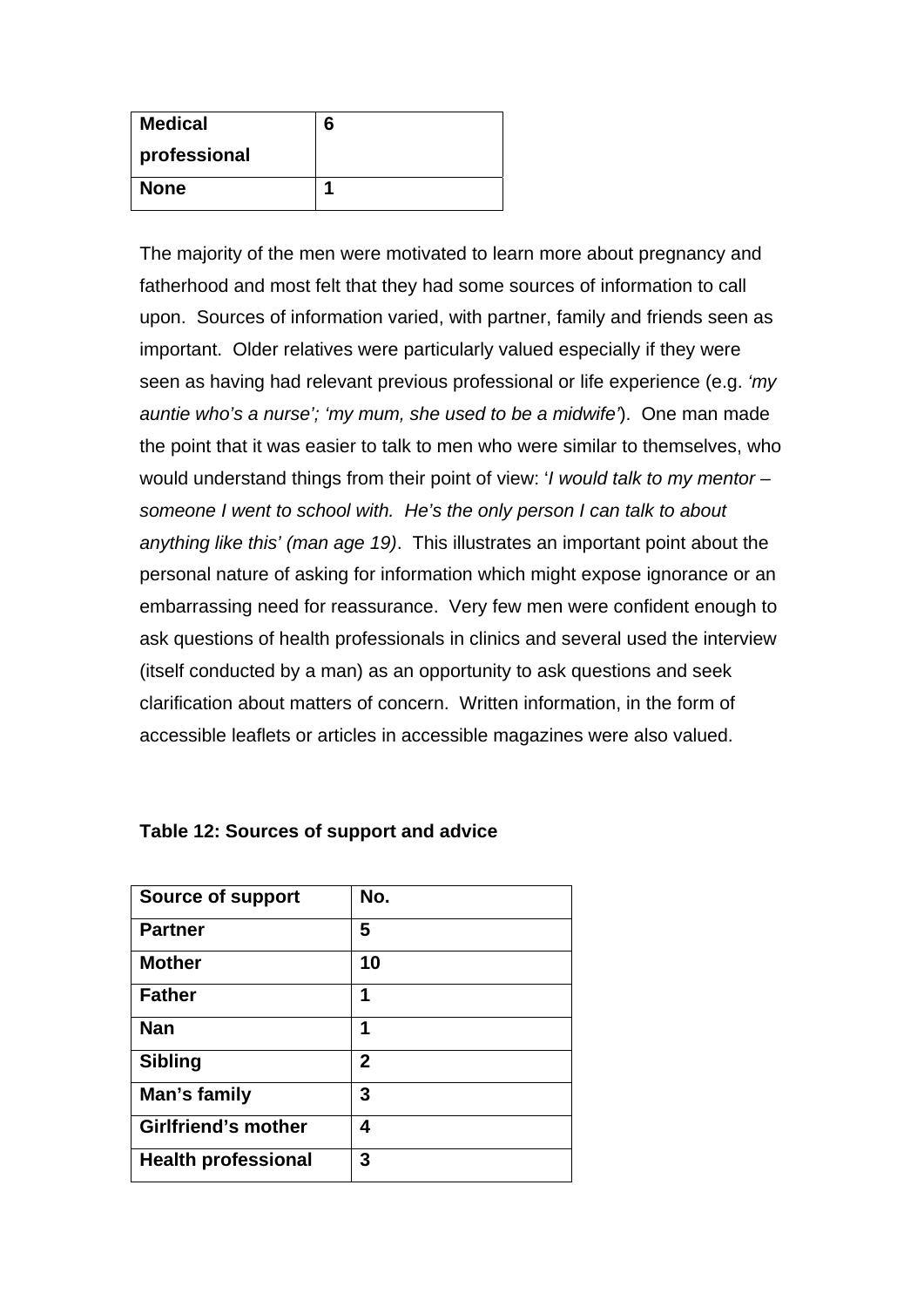| Friend                   | ŋ |
|--------------------------|---|
| <b>Older person with</b> | п |
| <b>children</b>          |   |

As noted above, the majority of the men interviewed were not employed and many described considerable anxieties about money, housing and work that had become more acute since the confirmation of the pregnancy. Some were also worried about their own or their unborn baby's health (e.g. a worry about the possibility of sickle cell disease or other hereditary problems) or their physical relationship with their partner. As has already been described the majority of the men were settled in the area and many had family living nearby. When asked who they would talk to about these problems it is not surprising that most felt that they would talk to someone in their family, particularly their mother, about what was worrying them, although this choice of confidante could also be a mixed blessing:

*'People won't leave you alone…always telling me to do things and trying to force me into it'. (Man age 27)* 

Girlfriend's mothers were also an important source of support for some and five men mentioned their girlfriends as someone to confide in, although some things could not be broached:

*'My child's mum and my dad give me most support. My partner wants to carry on with her career. We had money problems and problems about where we're going to live and jobs…. …………I can't talk to her about her smoking, but I'd like to' (Man age 19)* 

Only three of the men had thought about medical professionals (doctors or midwives) as a potential source of support or advice and some would have liked to have talked to a health professional but felt uncertain and awkward about it: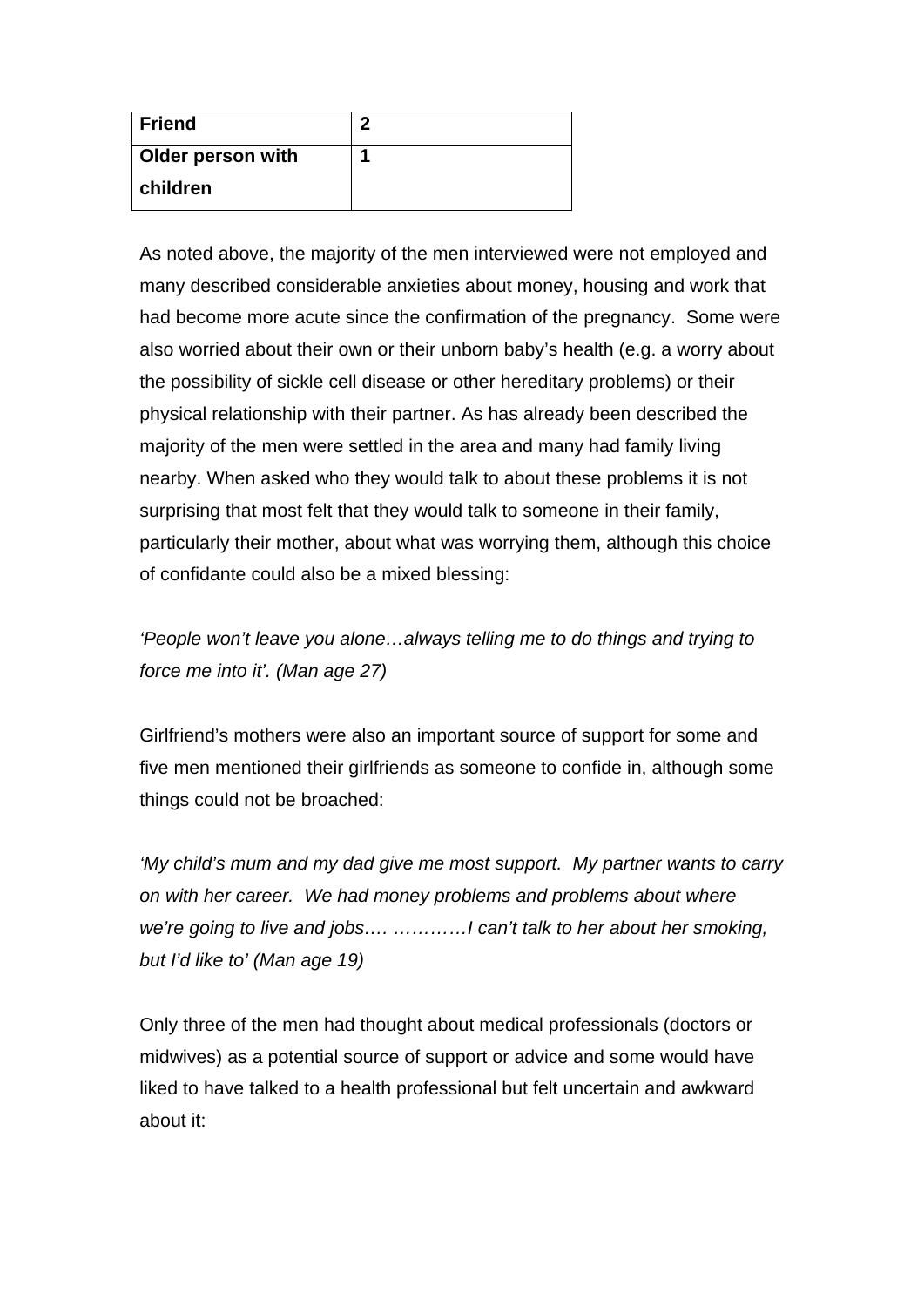*I get support from my partner and my mum* (about worries about work and money*)…I'd like to talk to a midwife but I don't feel I can…I'd like to talk to her about the pregnancy but I feel uncomfortable because I don't know the technical terms…. (Man age 18)* 

What is interesting is that none of the men mentioned other sources of professional help about their employment, financial and housing problems, although there was clearly a pressing need for well-informed advice and support as the birth of the baby became imminent. Several used the contact with the research worker as a chance to seek referral for help. It would appear that attendance at antenatal clinics provides a window of opportunity for contact with father friendly services that could be usefully exploited, either through direct contact with a father worker or through sensitive referral via the midwife. Posters and leaflets made available in the waiting areas of antenatal clinics or other material publicising the existence of father-focussed support endorsed by the clinic could also be valuable in promoting local services for men.

While the men were clearly able to see family and friends as a source of support and advice, the involvement of others in clinic visits and labour, however well meaning was a more contentious issue. Just over a third of the men attended the clinic with only their partner and this was generally held to be the right way to go about things. The other two thirds of the men described the occasional or regular involvement of others in antenatal clinic visits.

|                      | <b>His side</b> | Her side |
|----------------------|-----------------|----------|
| <b>Mother/Auntie</b> |                 | 9        |
| <b>Sibling</b>       |                 |          |
| <b>Cousin/Friend</b> | 2               | 6        |
| <b>Total</b>         |                 | 19       |

#### **Table 13: Others involved in antenatal clinic visits**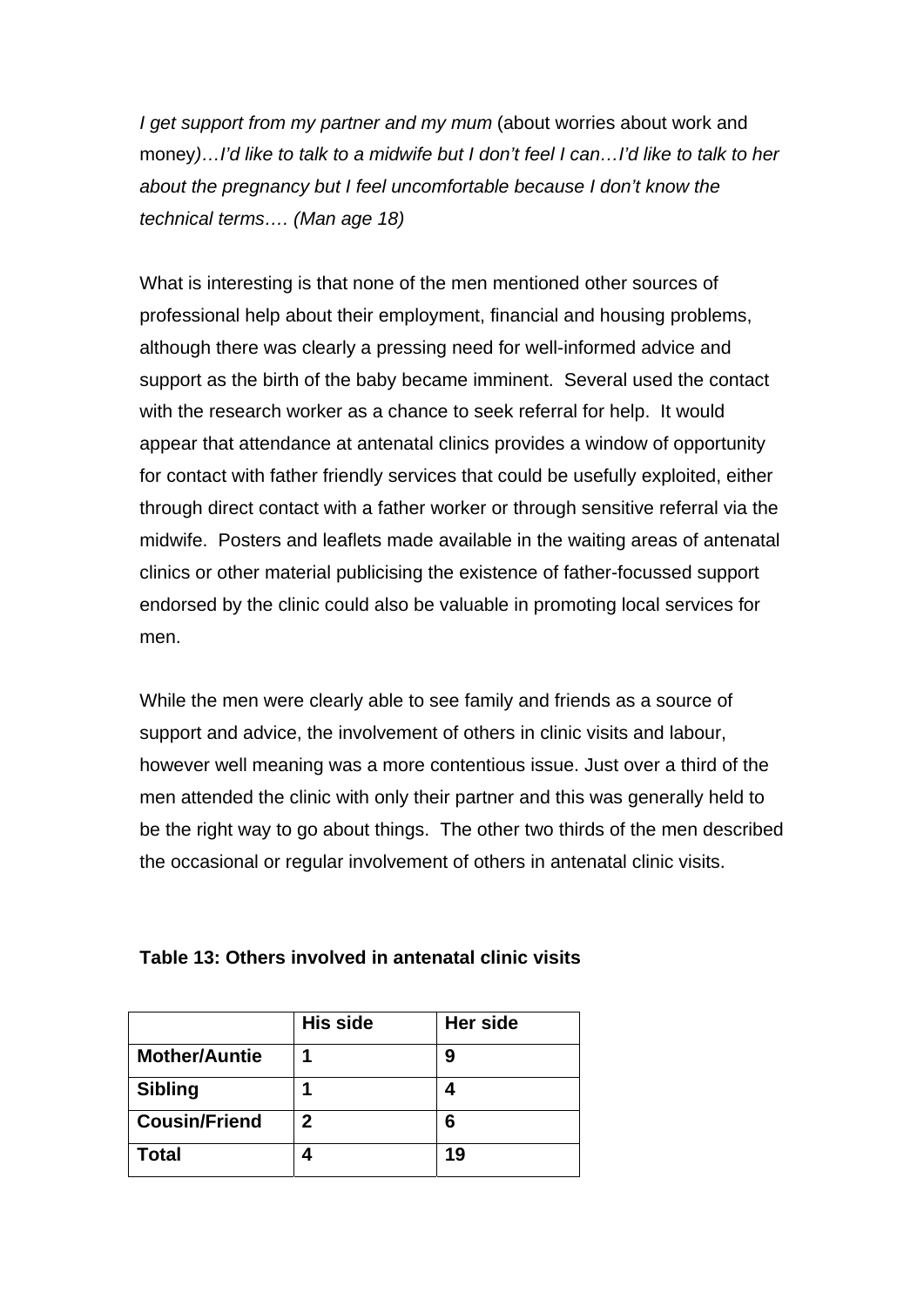Although others' interest and concern could sometimes be seen as supportive their involvement was more often described as a source of friction, causing the young man to feel marginalised and discounted. This was particularly so when the others were female and closely connected to their partner. Girlfriend's family and friends were almost five times more likely to be involved in clinic visits as the men's family and friends (see table 13). There was a general feeling that women were the source of authority in this department, a feeling reinforced by the feminised clinic environment. Many men felt that the clinic visits should just be about their partners and themselves, a chance to feel that they had a legitimate place and to reinforce their prospective parental relationship:

#### *Interviewer: What do you feel about them coming?*

 *'I feel pissed off that they're involved in clinic visits. It should be the dad alone…It can be good but it sometimes causes conflicts' (Man age 19):* 

*'I feel worried, I don't like it….it makes me feel pushed out. I don't know what their (*her family's*) reaction would be if I said not to come…' (Man age 20)* 

*' Her cousin and sister…I feel pissed about it' (Man age 20)* 

*'Her friend and my sister come to the appointments…. it makes me feel pushed out' (Man age 18)* 

*'I don't feel pushed out by her family but I think they should leave it to us' (Man age 24)* 

As with antenatal clinic visits, the majority of men (78%) were expecting someone else in the family to be there at the birth, only three of the men were certain that it would be just their girlfriend and themselves. Some men saw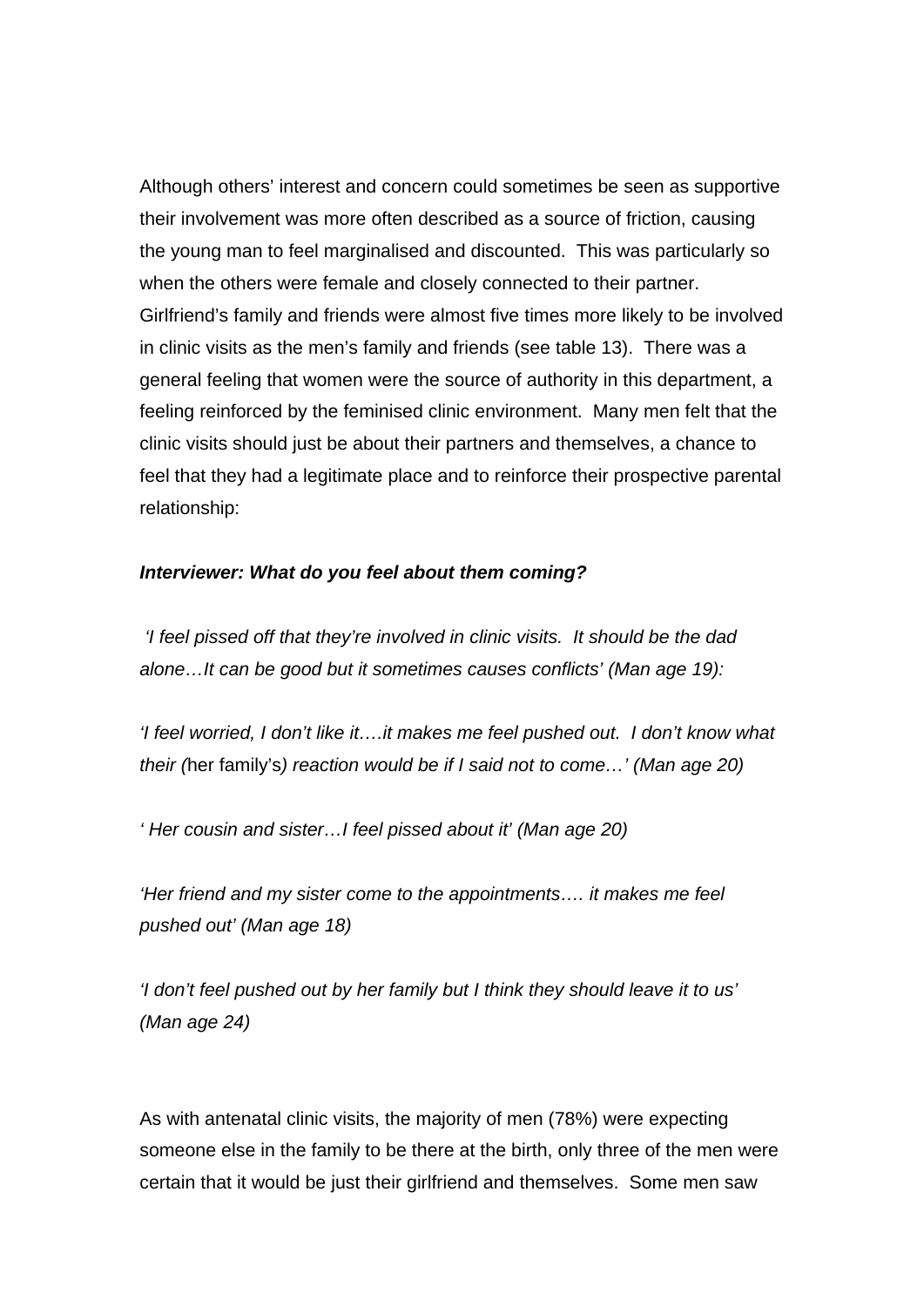this as an expression of support but for many this felt like an intrusion into one of the most important transitional events in their lives.

|                | His family/friends | <b>Her family/friends</b> |
|----------------|--------------------|---------------------------|
| Mother/father/ | 6                  | 20                        |
| Auntie/        |                    |                           |
| Grandmother    |                    |                           |
| <b>Sibling</b> | 0                  | 4                         |
| <b>Friend</b>  | 0                  | 1                         |
| <b>Total</b>   | 6                  | 25                        |

# **Table 14: Others expected at the birth**

The same picture of the girlfriend's family being over-represented emerged, as was the case for the antenatal clinic visits with over 80% of those people expected being the woman's family or friends. Some men felt strongly about this, others seemed resigned to the inevitability of the plans, outnumbered and wary of asserting their views:

*'Apparently her mother wants to be there, but it should just be mum and dad's time '(Man (age 20)* 

*'Her mum and dad want to be there. I don't mind but it should just be me and her' (Man age 19)* 

*'Her mum and dad…I'm not comfortable with that – it should just be us' (man age 18)* 

*'Her whole family is going to be there, I wasn't too happy about that' (Man age 19)* 

It was as if the men did not feel in a strong enough position to negotiate their own space, a position reinforced by the 'mother centred' philosophy of the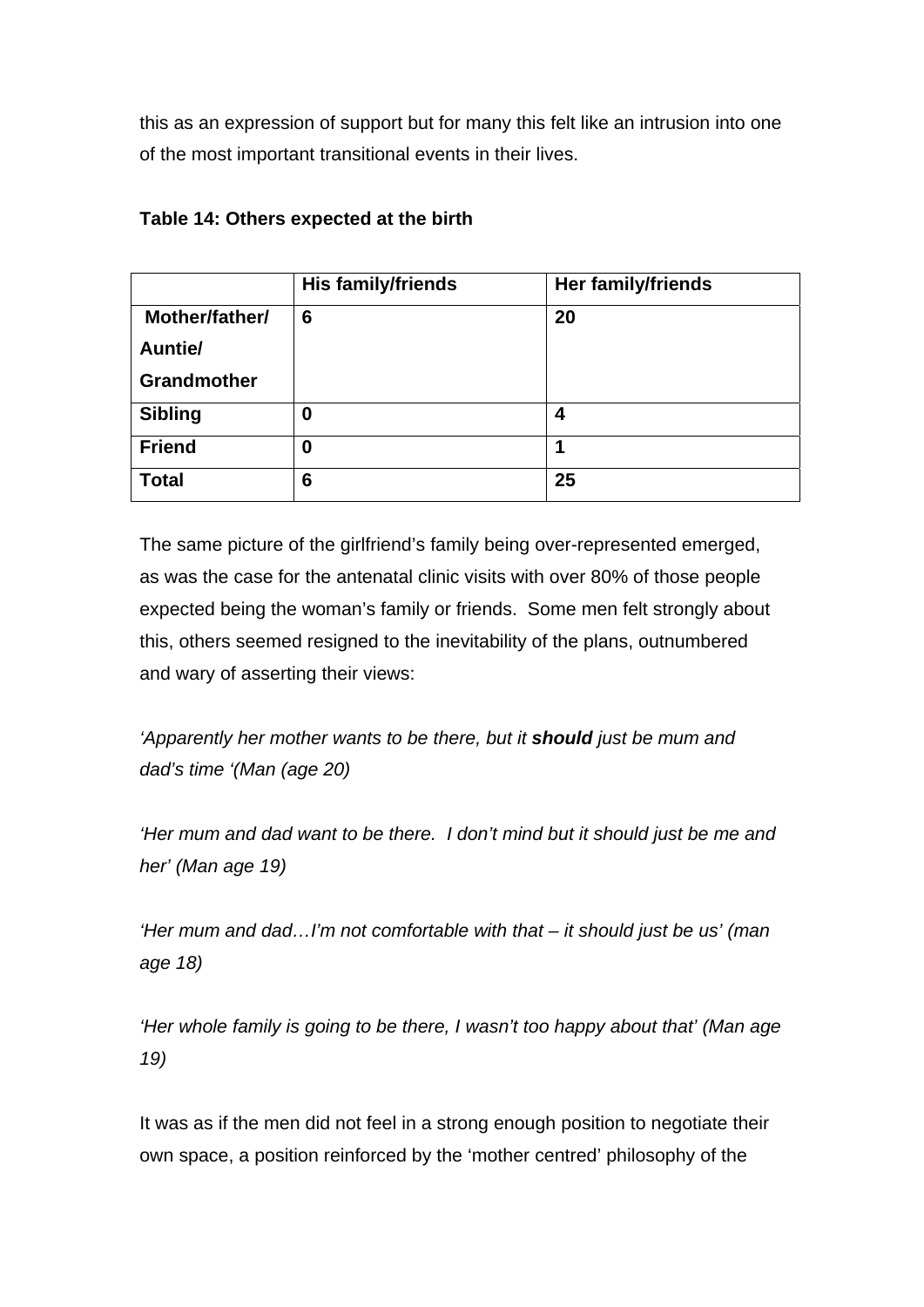midwifery service. There was a danger of the men being relegated to the status of onlooker, reinforcing a feeling of uncertainty about their role in labour described below.

# **10 Antenatal Classes**

The majority of men (two thirds) had not attended antenatal classes. The main reason given for this was that they did not know about them or it was too early in the pregnancy for them to be offered. Others who had heard about them described a feeling of apprehension at the prospect:

*'She'd like me to come. I wasn't sure. The thought of all these women with hormones looking at me…'(Man age 20)* 

Three of the men felt that classes were not necessary because of their previous experience as fathers. Five men had attended at least one class and had mixed feelings about the experience, either because of their age or their gender. For those that could manage their feelings of awkwardness there was a general feeling that this was a useful experience, and gratitude towards staff who had gone out of their way to include them:

*'She* (his girlfriend) *did say to come but it was boring. The only good thing was the information. It could be better, how they come across and give information'* (Man age 19)

*'The health worker came round. She was glad I wanted to be there. It was her that told us about the classes'* (Man age 24)

*'I did go, but I felt awkward because I was one of the youngest people there. I saw a video of the birth' (*Man age 18)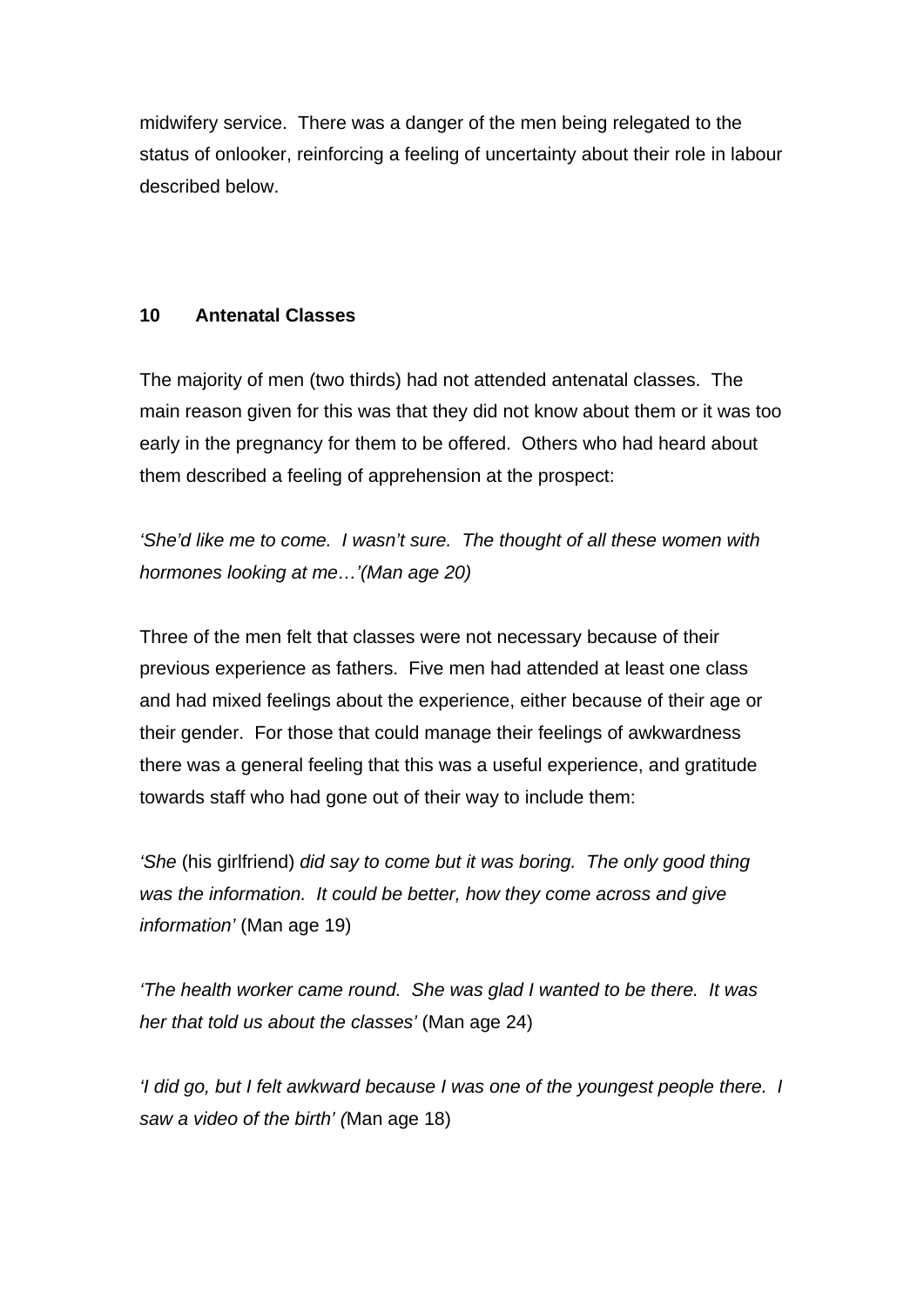*'I'll go with her* (girlfriend). *She asked me to come. It was different, awkward for me. It was all women and I felt left out, on the side. I am going next week; I'll take in what's showing. You realise how much pain women go through in labour'* (Man age 19)

*'It was good to take in what was showing. You realise how much pain a woman goes through in labour. I'm going next week'* (Man (age 21)

Clearly attendance at antenatal classes could be experienced as helpful and could assist men's understanding and feelings of inclusion in the birth process. The main difficulty seemed to be firstly in promoting knowledge of the existence of the classes and secondly overcoming men's reluctance to attend. Developing strategies to make it clear that the classes were father and young person friendly as part of a wider strategy for including fathers could be effective. It might also be important to consider the content and delivery of the courses in terms of their relevance to this group of young men by, for example, inviting young men who had already become fathers to participate in the planning and delivery of the classes.

# **10 Men's Role During Labour**

The majority of the men wanted to be present at the labour but very few felt prepared for what to expect, even if they had attended an antenatal class. Many were unsure about their role, other than to hold their girlfriend's hand, comfort her, tell her to stay calm and hope for the best. Several said they would wait to do what they were told. One man, referring to an earlier experience of labour said:

*'In that labour I thought I'd be holding her hand or holding up her leg…but the reality was very different'* (Man age 18)

Only one man in the sample, an experienced father with three other children, talked in a more pro-active way about his role: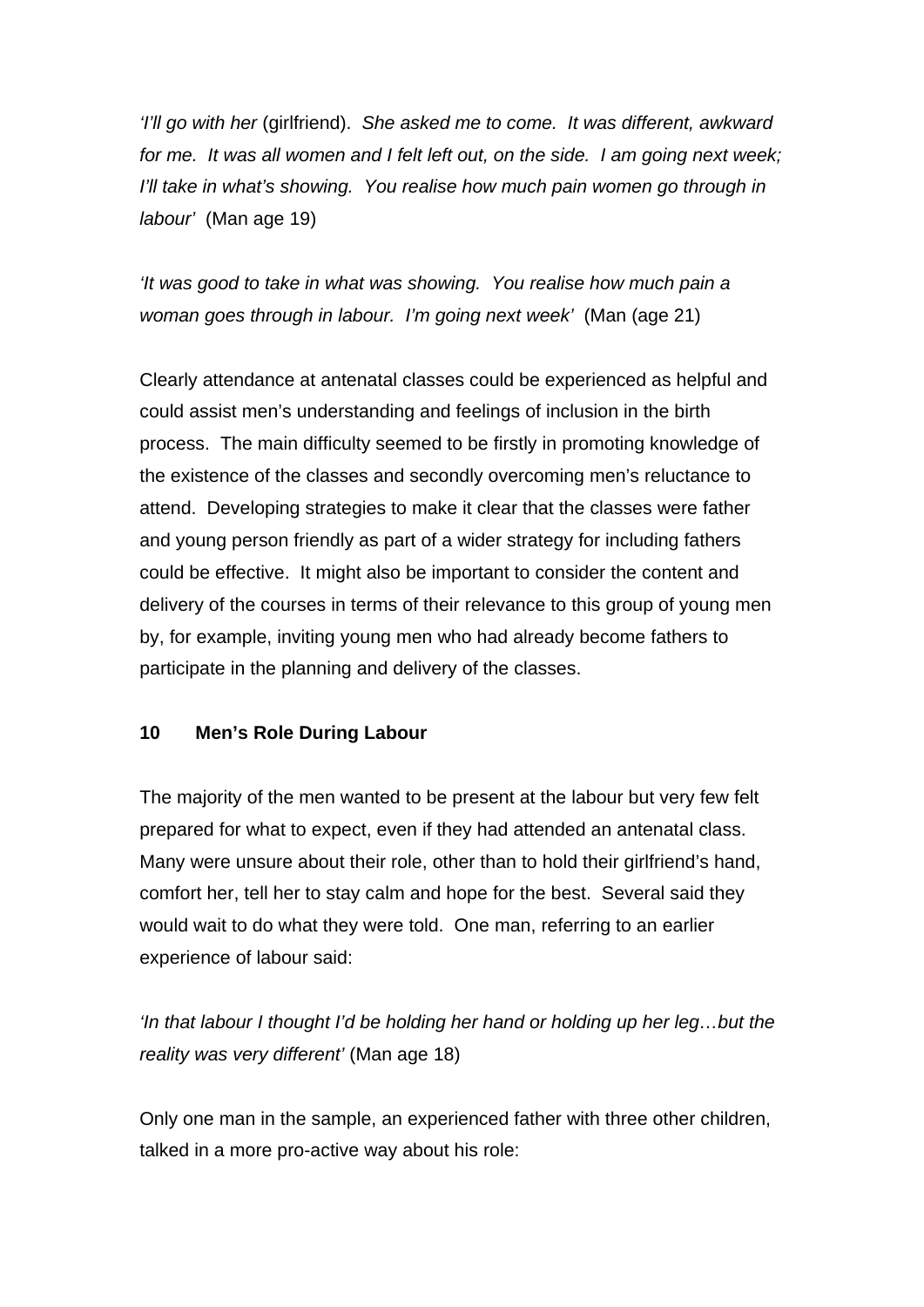*'My role is comforting her anyway I can…taking all the abuse…be her voice, communicate for her. No-one has discussed this with me except my partner. Neither of us want anyone else there – it's mother and father time' (Man age 25)* 

The majority of the men (14) said that no-one had talked to them about labour or what to expect and another 5 said that they had received rather general information, not specifically relating to their own case. This was as true for those nearing the end of the pregnancy as those for whom their girlfriend's pregnancy was less advanced. The most common source of information was their girlfriend or other fathers. One man mentioned that his main source of information was what he had seen on the TV.

Only two men mentioned receiving specific advice or information from a professional, and one of these sources was an advisor in the hostel in which the man was living rather than hospital staff. Only one man spoke of having received specific advice from a midwife and this was because his girlfriend wanted a water birth. It seemed as if there was a general consensus that you had to learn by experience, rather than feel encouraged to participate in planning and participating in the birth as an actively involved partner. One man talked of being surprised that he had not been given a copy of the birth plan. Others seemed not to know of the existence of such a plan.

# **11 Feelings of exclusion /inclusion during the ante natal period**

| <b>Not Thought of</b> | 4  |
|-----------------------|----|
| <b>No Exclusion</b>   |    |
| <b>Some Exclusion</b> | 9  |
| <b>Strong</b>         | 3  |
| <b>Exclusion</b>      |    |
| Total                 | 23 |

#### **Table 15: Exclusion during the antenatal period**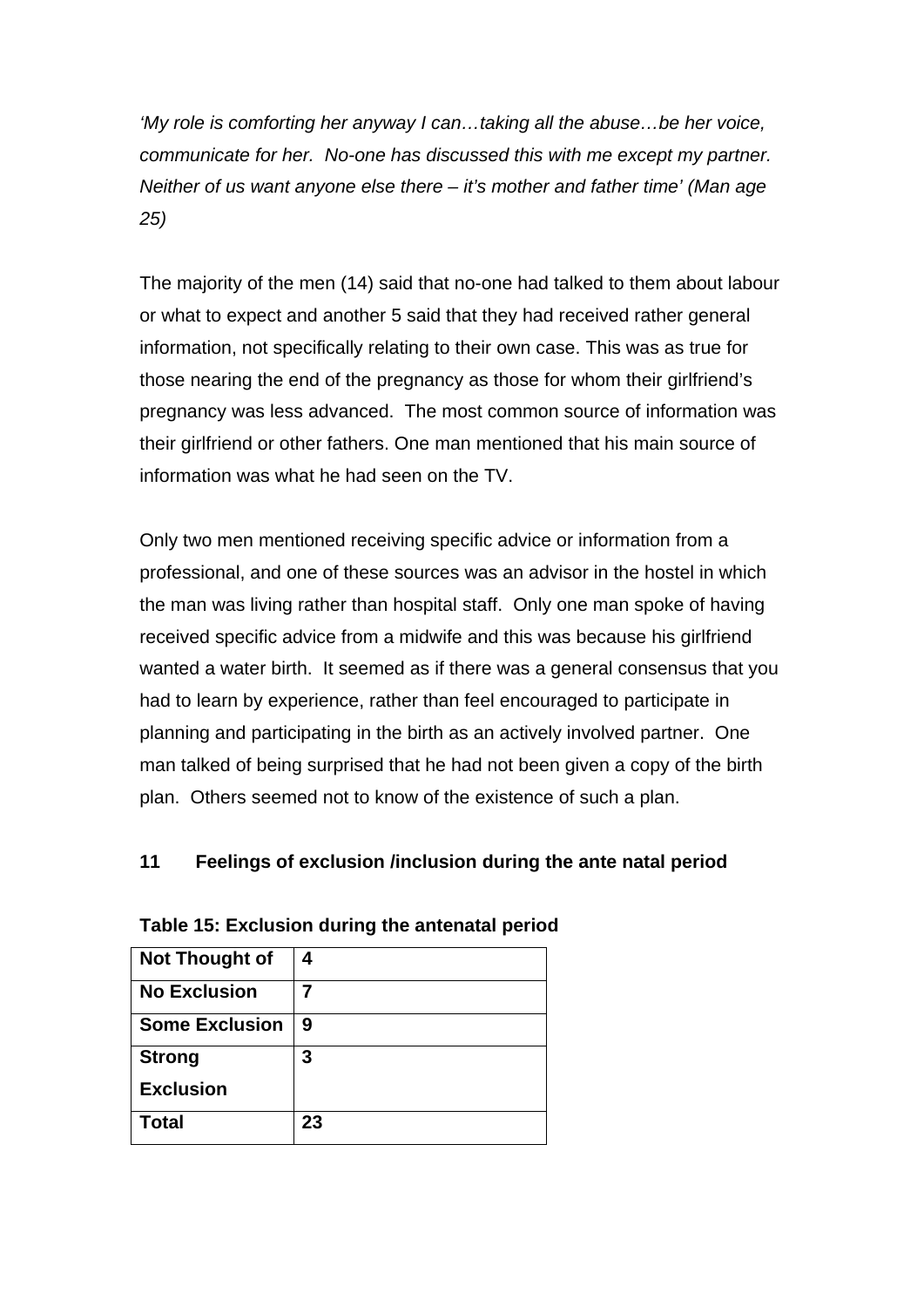**Table 16: Sources of Exclusion** 

| Not thought of    | 4 |
|-------------------|---|
| <b>None</b>       |   |
| <b>Partner</b>    | 0 |
| <b>Her Family</b> | 2 |
| <b>Services</b>   | 6 |
| N/K               |   |

When we asked the men whether they had a sense of having been excluded or sidelined at any stage in the pregnancy, four of them had not considered the matter and 7 considered that they had been well enough involved. However, over half of them (12) were clear that this was or had been the case. Despite the strong feelings expressed by the men about their girlfriend's friends and family involvement in antenatal clinic visits and the labour, the main source of feelings of exclusion was the health professionals with whom the men had come into contact in the antenatal period:

*'They talk to her because she's the mother. She (girlfriend) tells me everything' (Man age 19)* 

*'The midwife came the other day and spoke with my girlfriend alone. She spoke 98% to her. I had to 'earwig' towards the end' (Man age 20)* 

*'At the scan I wanted to know more but when I was asking the questions the woman didn't really explain. She was talking to T (girlfriend) and giving me one word answers' (Man age 19)* 

*'When they call the mother for the appointment they seem surprised when the man comes as well. When I come into the room I can feel the vibes, the awkwardness' (Man age 25)* 

*'One midwife said 'Is it alright to carry on with him sitting there?'' (Man age 18)*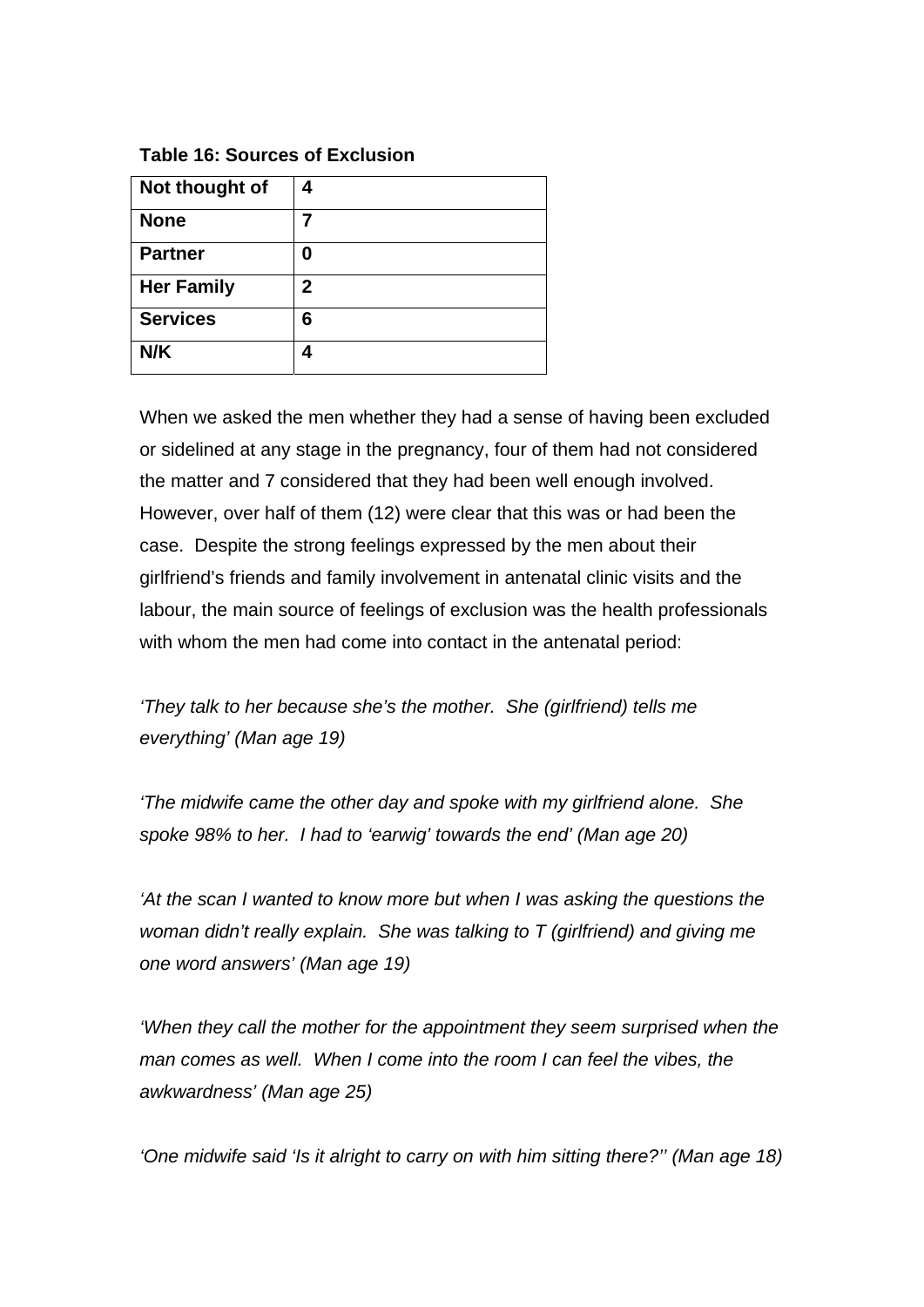*'I do feel excluded. Even that little book about the birth plan…I should have one. I feel excluded, sidelined the majority of the time. No one has tried to include me in the experience…but I will ask questions if I want to know something' (Man age 25, 3 other children)* 

In the men's descriptions of their contact with staff, it did not take much to reinforce a feeling of either exclusion or inclusion. There was a sense of their being acutely aware of their reception:

*'He (boyfriend) had to leave early for an appointment and was saying goodbye, but the woman didn't reply. When the male Dr returned he said 'Where's your boyfriend?'' (Woman age 17)* 

*'I felt excluded, sidelined by the Dr's and nurses before the baby was born. But one Health Visitor after the birth talked to us both and to me 'Do you understand?' on one or two visits which made me feel really included' (Man age 19, baby already born)* 

Midwives themselves had views of the situation which seemed to contrast with the men's accounts:

*'If an expectant young mum is accompanied by the young father he's usually well involved and more often than not seems to be the one answering the questions on behalf of the mother. It's either this or they don't show at all, there seems to be no middle ground' (Hospital midwife)* 

| <b>Not Thought of</b> | 5 |
|-----------------------|---|
| <b>No Inclusion</b>   | 5 |
| <b>Some Inclusion</b> | 3 |
| <b>Moderate</b>       | 6 |
| <b>Inclusion</b>      |   |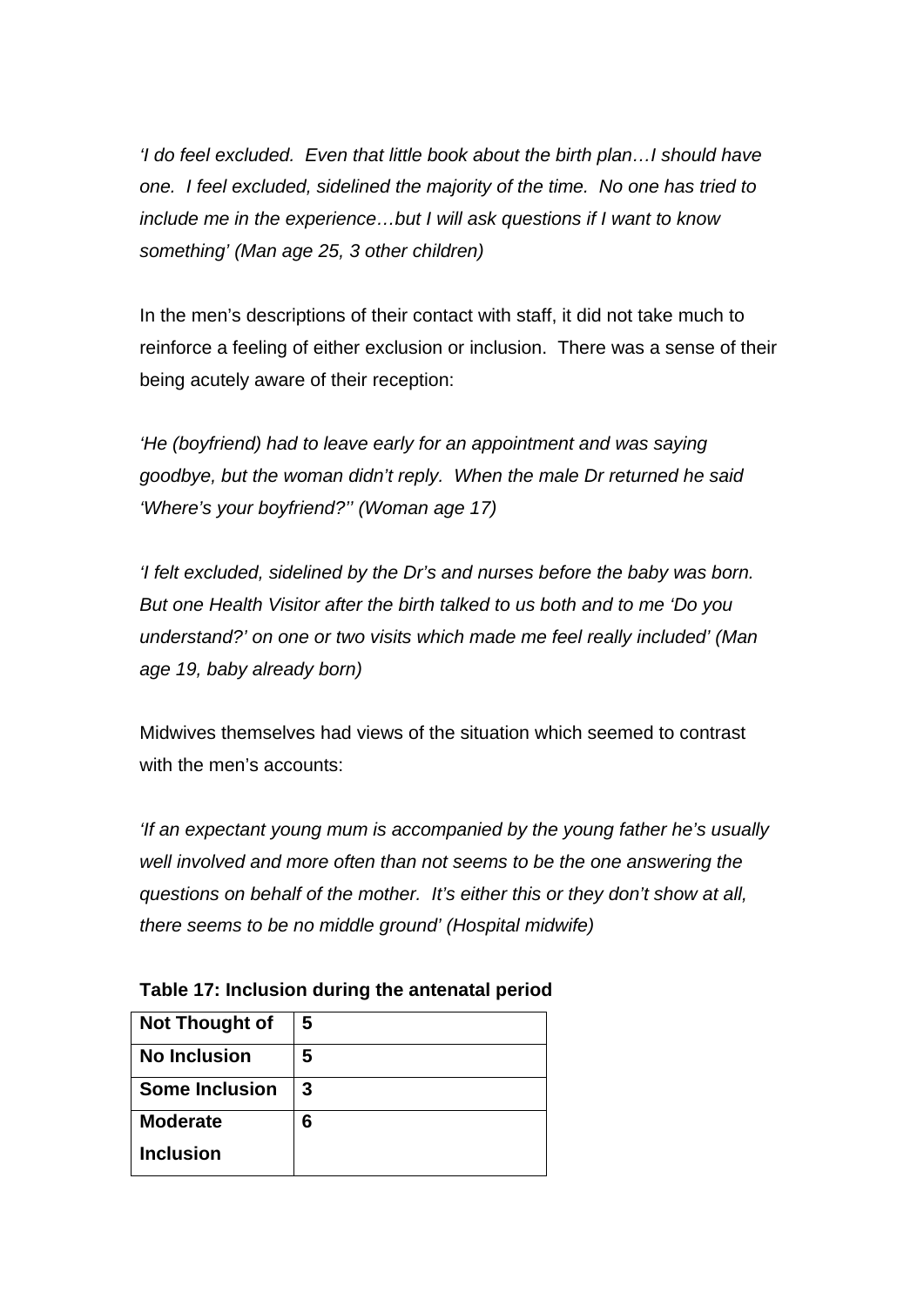| <b>Strong</b>    | 3  |
|------------------|----|
| <b>Inclusion</b> |    |
| N/K              |    |
| <b>Total</b>     | 23 |

## **Table 18: Sources of Inclusion**

| <b>Not considered</b> | 10           |
|-----------------------|--------------|
| it/ None              |              |
| Man's family/         | 3            |
| <b>Man himself</b>    |              |
| <b>Girlfriend</b>     | 7            |
| Man's friend          | 1            |
| Her                   | 1            |
| <b>Family/Friend</b>  |              |
| <b>Services</b>       | $\mathbf{2}$ |
| N/K                   | 1            |

When we asked the men whether there was anyone who had specifically *included* them or encouraged their involvement in the antenatal process 5 men had not considered the matter and 5 had not felt specifically drawn into things. However over half the men had felt that people had gone out of their way to help them feel a part of things. The most commonly mentioned inclusive person was the man's own girlfriend:

*'My girlfriend includes me, tells me what's happening and how she feels' (Man age 18)* 

*'I'm here to help and support and be mindful of how she's feeling. My partner includes me, always tells me what's happening' (Man age 27)* 

*'She likes me there at everything' (Man age 23)*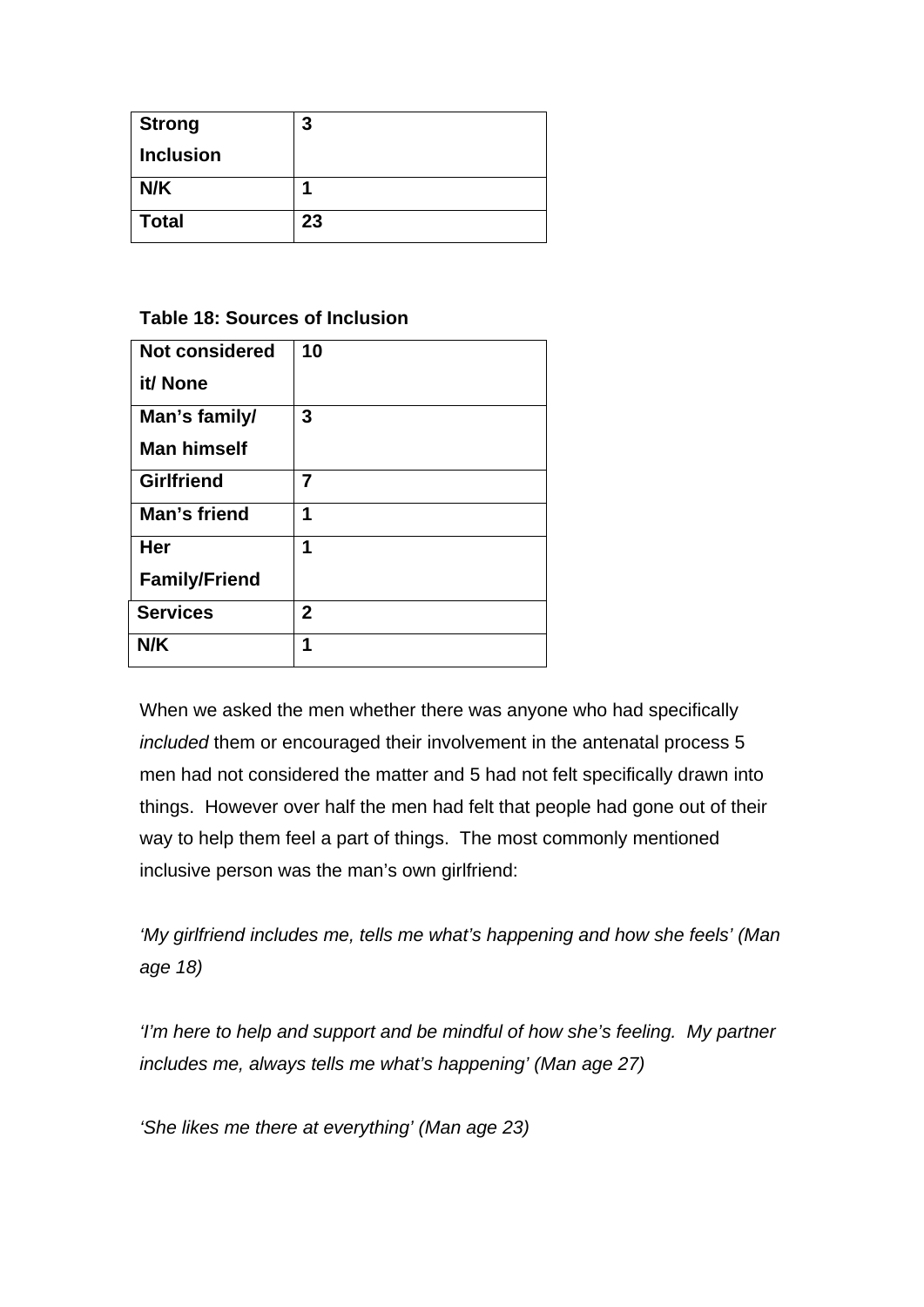*'My partner and her sister say 'You have to be involved'' (Man age 20)* 

*Her friend and my girlfriend. They always talk to me about it (Man age19)* 

Another man told us of being helped to be pro-active in his participation:

*'I include myself…and my friends…they'd ring me and ask what's going on and ask questions. If I don't know they say 'Go and find out!'' (Man age 22)* 

These comments reflect something of the generally positive nature of the relationships of the men with their girlfriends during the pregnancy, the men's optimism and the couple's willingness to share the tasks of becoming parents together. Sadly, it seems as if the hospital staff did not generally share this perception of the couple as jointly involved in the process with whom the young men came into contact. Only two men mentioned health professionals as having brought them into the process, although when this did happen it was very powerful:

*'When we were spoken to by the midwife she gave both of us eye contact. It made me feel very included' (Man age 19)*  And see comments about Health Visitor above

It does seem that there is a lost opportunity in the antenatal setting for building on the generally positive and optimistic feelings that these young men were expressing about their impending fatherhood.

# **12 Men's views about what would have made their experience at the hospital better**

Towards the end of the interview we asked the men to tell us their views about what might have improved their experience of their contact with the hospital in the antenatal period. The men's answers focused on three themes: Comments about their reception by the staff in the clinics; thoughts about services specifically targeted at fathers; thoughts about the physical setting or routines.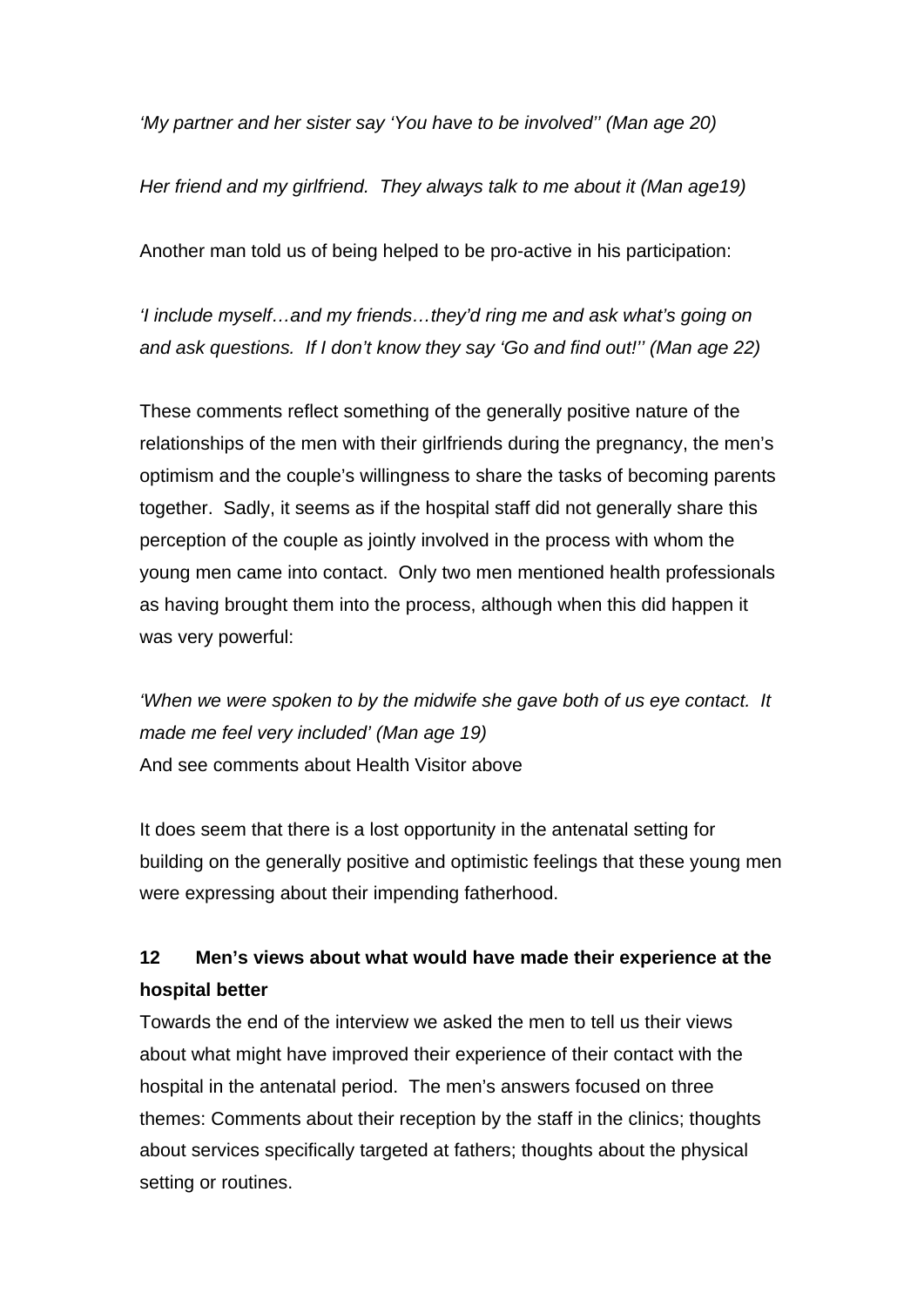**i Reception by staff in the clinics:** As has been discussed above, the majority of men felt uneasy in the feminised, medicalised clinic setting and often ended up fearing that they did not belong, particularly if others who accompanied them to the clinic visits were more at ease. The feeling that they were being disapproved of because of their age was common and simple things like more direct acknowledgement of their presence from hospital staff *'staff speaking to you on a level'* or *'little things like a simple hello or a smile'*  were very important. Where this had happened, the men would mention it as having been remarkable. While all of the men recognised the importance of the attention given to their girlfriends many spoke of wishing to be included, for their role as the prospective father to be officially sanctioned. As one man put it: '*people telling me what I'm entitled to and what's going on, planning for both of use, not just one'*. Having more time with the staff would help.

**ii Services targeted at fathers:** Many of the fathers commented on their surprise and appreciation at being approached in the clinic by the researcher, a man like themselves:

*'I'd like to talk to someone like yourself to show us what to expect*'

*'Contact with father worker worked well for me, I could talk to him all day'* 

*' More interviews to understand young people's minds better'* 

As discussed above, none of the men who were approached by the researcher refused to be interviewed and many took the opportunity to ask questions that they hadn't felt able to broach with the hospital staff. Given the worries about money, housing and work that were uppermost in many young father's minds there would seem to be a clear place in the clinic for specific sources of help and advice from someone who was seen to be approachable and knowledgeable. Other men suggested that antenatal sessions specifically aimed at the father and baby would be welcome alongside the mother and baby sessions. Leaflets about pregnancy and childbirth aimed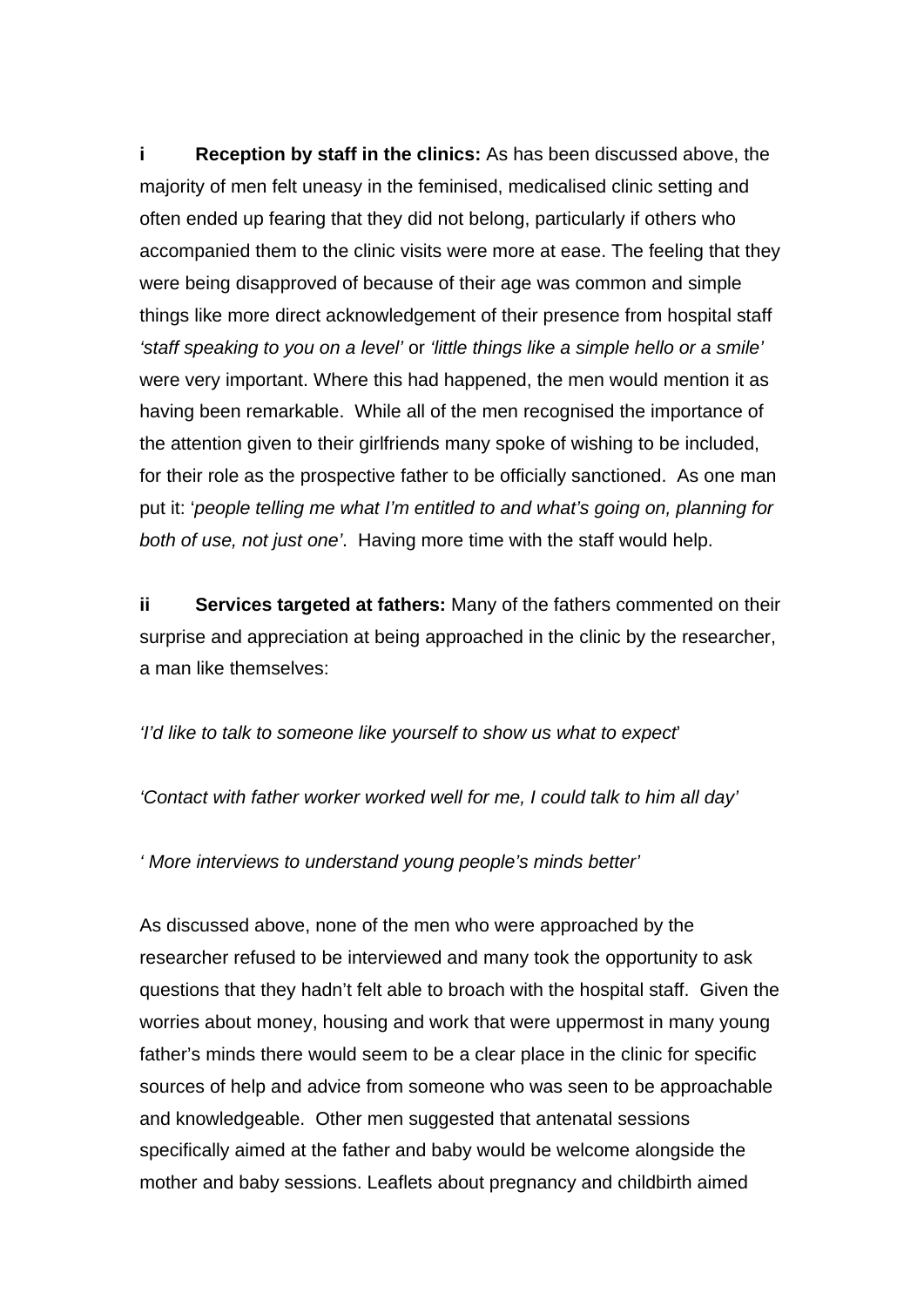specifically at prospective fathers would be well received by many of the men, as would the offer of more accessible information points and contact numbers in the clinic.

**iii Physical setting and routines:** Rather fewer of the men spoke of the physical setting of the clinics; this seemed to be less important than the way they were received by staff. However the smaller, teen parents clinic was appreciated for being homely and comfortable and less intimidating than had been expected making the setting seem more accessible. One young man would have liked there to be a TV, but others did not share this view. Another young man mentioned that he would value a place to stay with his girlfriend when she was in hospital.

What these suggestions seem to underline is firstly that these young prospective fathers are not asking for there to be big changes in the way antenatal clinics are run. Their suggestions do not carry huge workload implications for busy staff. What seems to underlie their proposals is the wish for a different mind set on the part of those with whom they have contact when they come to the clinic, one that sees the prospective father as an important part of the parenting equation, particularly when fathers are in danger of being marginalised by their girlfriend's family. For these men, attendance at the antenatal clinic was a clear statement of their interest in the pregnancy and their motivation to play an active part in the pregnancy – an important part of the process of developing a new role and identity. Poor experiences in the clinic carried the risk that the window of opportunity for engaging with them was closed. Secondly, there was a clear need for advice and information specifically focussed on the issues of work, housing and money. This is not a midwife's role and needs good liaison with local sources of help specifically focussed on young men's issues.

#### **13 Discussion.**

This group of (mainly) young men were on the whole a settled population in stable relationships with their girlfriends and well supported by friends and family in the locality. They were also a group of men who were expressing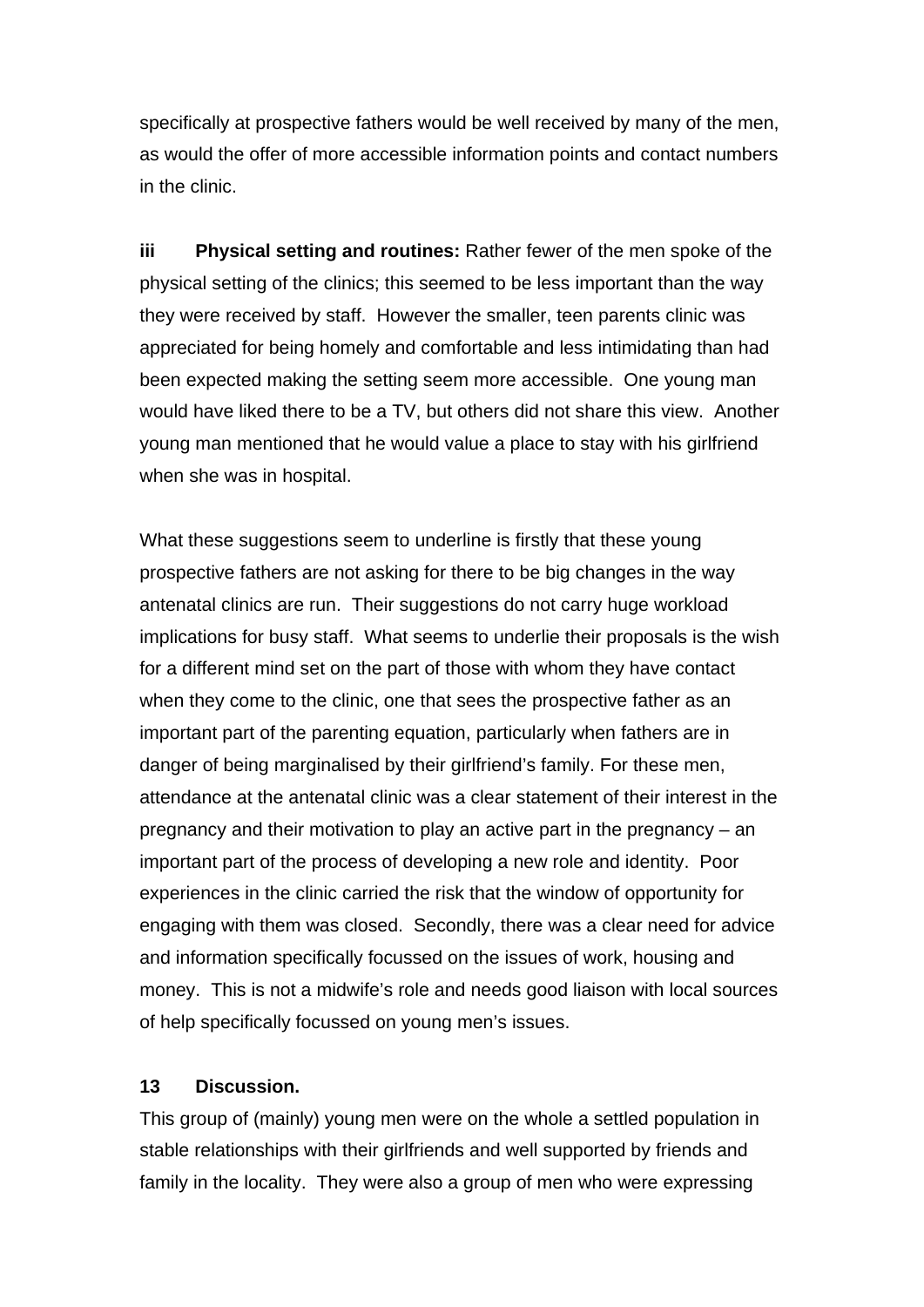their commitment and interest in fatherhood and had gone some way towards taking on the role of father by attending the antenatal clinic. While this was a small sample, and the research cannot tell us how typical these men were of young prospective Black fathers in general, it goes some way towards challenging some of more stereotypical views of teenage prospective fathers and their girlfriends as wanting to avoid commitment and responsibility which have become familiar in the press and in policy statements.

The fact that the majority of these pregnancies were unexpected means that these young people were having to make the developmental, emotional and material transition to parenthood in a very short time period. The data suggest that while the men were beginning to want to engage with the practical issues raised by the transition many were having some difficulty with internalising the new identity of 'father'. They described a general feeling of being poorly informed about the pregnancy and under prepared for the birth.

It was not unusual for men to describe the experience of being marginalised by mother's family and friends at clinic appointments and in labour and the men's reception at the antenatal clinics often did little to reinforce their involvement in the process. The observations made by the researcher (a Black man) throws some light on the men's experience in the different settings. The researcher attended the mainstream antenatal clinic every Tuesday afternoon for 6 months. The clinic was very busy, with a high turnover of patients. There was a feeling of anonymity; it was easy to get lost there. Very few Black men attended the clinic (hence the low number of recruits from this setting); patients were preponderantly white women with their partners. Despite the very positive endorsement of the research by key management, reception staff seemed unaware of the study and this might explain why they did little to welcome the researcher. Some reception staff even appeared suspicious about the researcher's presence in the clinic, despite an official letter confirming his identity and role. There was a high turnover of staff on the desk and it was difficult to make a relationship with any one person over time, contributing to the researcher's feeling of being unimportant and unnoticed. Laminated posters publicising the project and the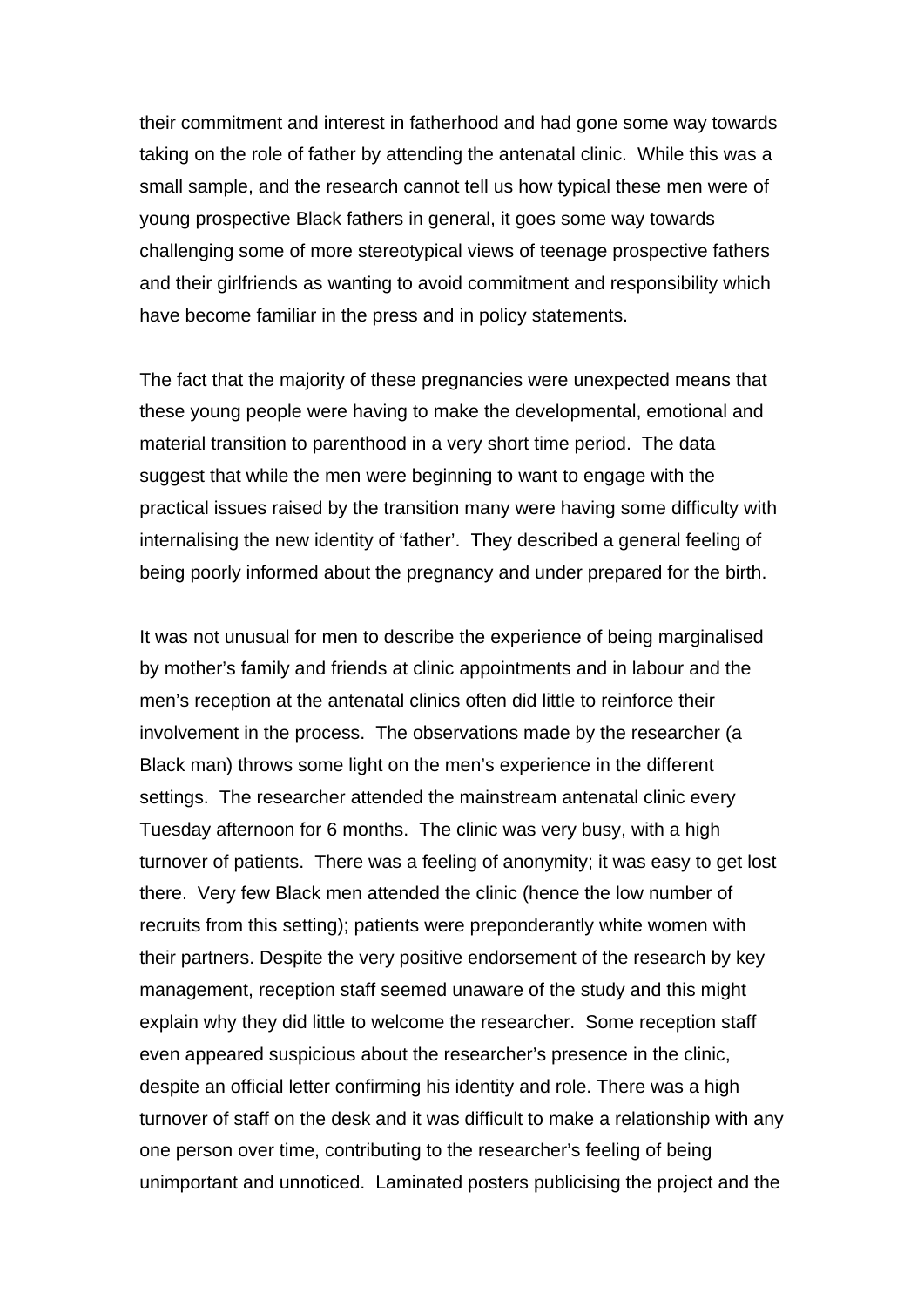presence of the father worker in the clinic were removed from the walls and information leaflets about the project disappeared from the desk. The room allocated for the interviews was withdrawn without notice. The impact on the researcher was to make him feel not wanted or needed and it was hard for him to maintain his commitment to returning on a regular basis to what started to feel like a hostile environment. This raises worrying questions regarding issues of unconscious prejudice in this setting about men in general and Black men in particular, which could undermine genuine attempts at inclusive practice demonstrated by some midwifery staff.

The researcher's reception at the specialist teen parent's clinic was somewhat different. This clinic was based in a community setting and was staffed entirely by midwives who acted as the first contact on the reception desk. This was a stable staff group, committed to working with young people and the researcher found it easy to develop a relationship with individuals over time. The staff went out of their way to help the researcher recruit young men for the study. While the clinic setting was less polished than the main hospital it was considerably smaller and less busy and the atmosphere was personal and welcoming. There was always somewhere private to talk. There were many more Black patients and the researcher began to recognise the same young people over time. There was a sense that this clinic setting would be more receptive to the small changes in practice suggested by the young men in this study, with important potential knock-on effects for both individuals and the community. In a relatively small, settled community, word of mouth recommendations about accessibility (or otherwise) of services can be very influential in encouraging participation in clinic visits by those who would otherwise be wary of such involvement.

While none of the men in this study mentioned their ethnicity as a barrier to services it is important not to assume that being Black, together with being young, male and (on the whole) poor was not important, a quadruple indemnity. There are few places where young, unemployed Black men feel welcomed. As potential fathers they are unlikely to be viewed by many as providers or producers. If, as is highly likely, these young men have met with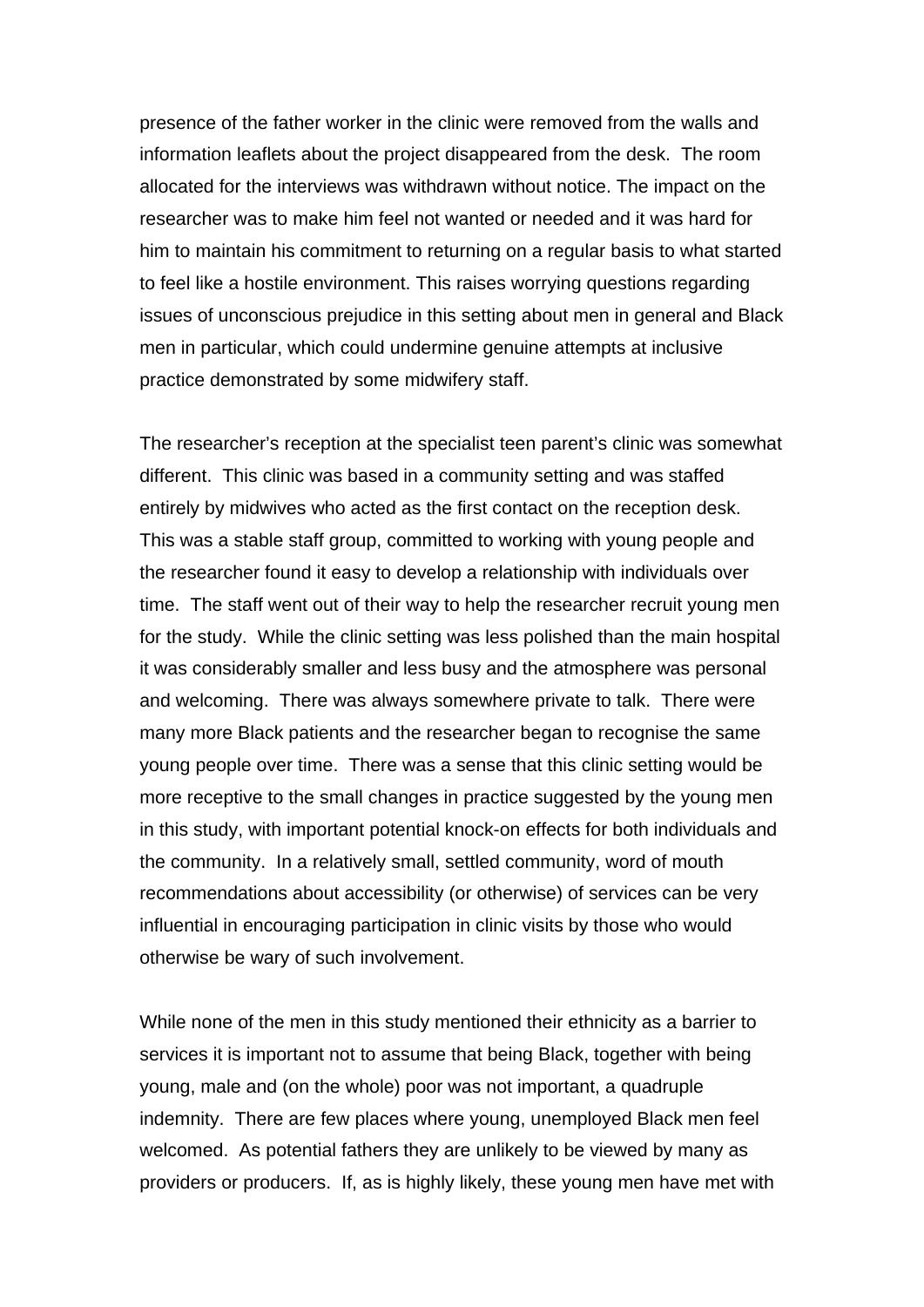racism or other discrimination, at any stage in their lives, feelings of exclusion in any setting are likely to be amplified – the feeling of always being put to the back of the queue. Young people who have already been stigmatised are likely to be very sensitive to subtle slights including such things as negative body language and lack of eye contact. Antenatal clinics are feminised, medicalised, environments and yet it is in this setting that impending parenthood is confirmed and legitimised. It is often the 20-week ultrasound scan that has a powerful impact on making the pregnancy and the impending fatherhood real. It is clear from the interviews with the young men in this study that it does not take much for them to feel that they are not part of the equation. A welcoming reception, and inclusive father-friendly practice in specialist clinics can be very important in establishing inclusion and helping to prepare young men for active and well informed fatherhood as part of the parenting couple.

### **14 Supporting young fathers: Thinking points for Maternity Services**

- It is important to remember that young men who attend antenatal clinics are likely to be making an implicit statement about a desire for inclusion in the pregnancy and a willingness to go down the road of active and involved fatherhood. How they are received in the clinic is likely to have a much bigger impact on their view of themselves as actively involved fathers than may be immediately obvious.
- Young Black men's expectations may be so reduced because of past experiences in the educational and employment systems that they may not expect to be involved or do not know what they need to know.
- It is important for leaders within the NHS to operate systemically to educate their teams about the value of engaged fatherhood. Father friendly (and male sensitive) attitudes must pervade the whole system, from cleaners to consultants.
- Reception staff act as gatekeepers to services and can be influential in supporting or undermining the process of inclusion. Recording the name of the prospective father, acknowledging them by name, making eye contact and addressing both parents can have a big impact. Reception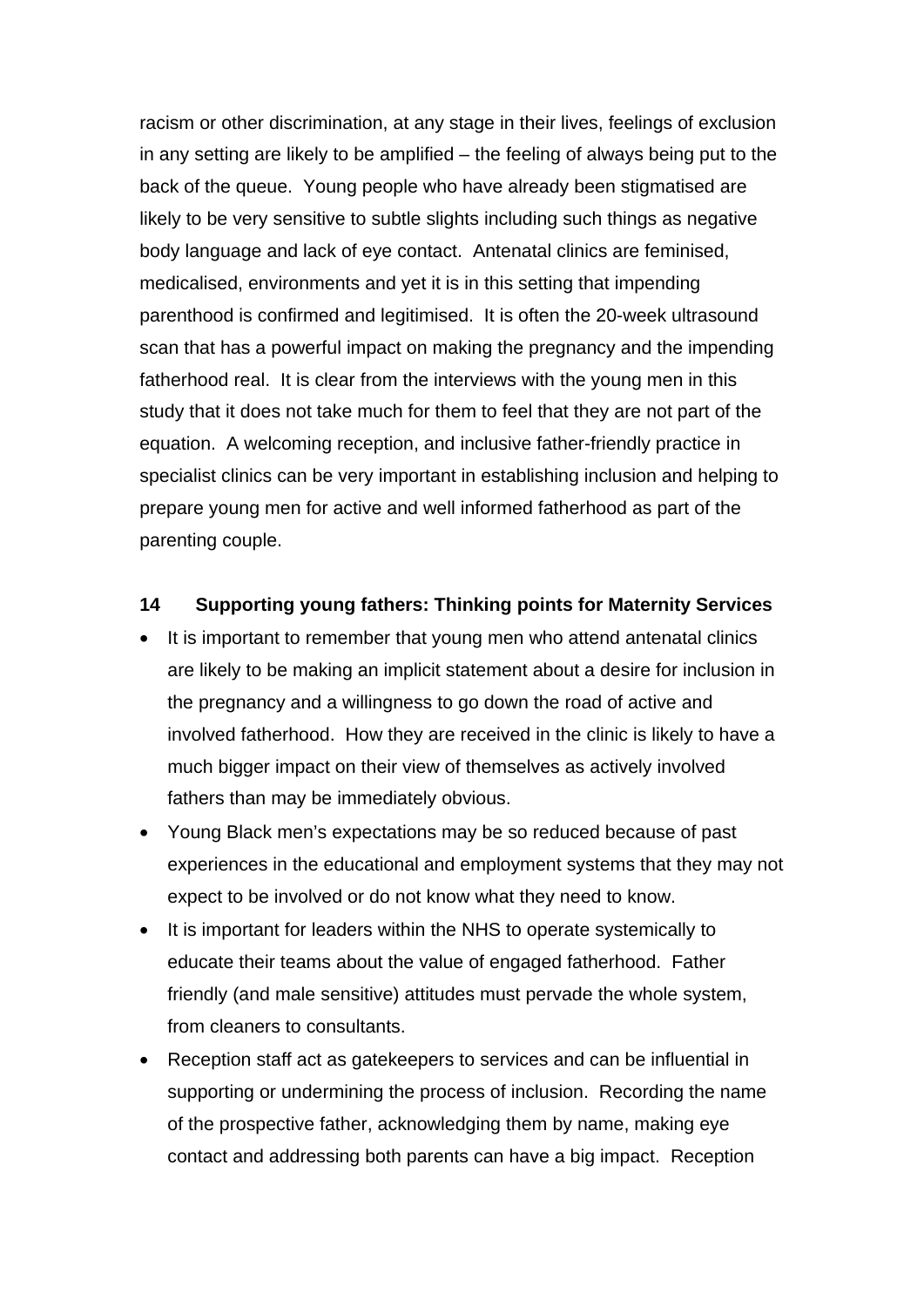staff, along with their medical colleagues, may need specific training in raising awareness of how they go about routine contacts.

- Employing a dedicated father worker based on site can help directly, by making regular contact with young Black prospective fathers and working alongside midwives in planning and running antenatal classes, and indirectly, through helping to develop a strategic approach to working with men in the antenatal team. However, father's workers need to be fully authorised and supported to do this work through strong leadership within maternity services so that the responsibility for engaging with fathers is shared.
- The clinic environment can give a powerful message about whether men are expected to be there. What is on display on the walls? What information is easily accessible and with who in mind?
- Services such as antenatal classes for teenage parents with specific sessions for young fathers are likely to be successful if the content and presentation are well thought through and if sessions are timed in response to work and learning commitments and located in accessible settings.
- Special materials for young fathers, such as 'dad bags' full of things for the father and their baby are a very successful way of acknowledging their value as fathers, giving them vital information and establishing on-going links with early years support services.

#### **15 Future research priorities**

Key future research priorities include:

- The extension of this work to include representative samples of ethnic minority young parents.
- Further studies on the young fathers who do not appear in this study. That is, those who withdraw from involvement and contact when the pregnancy is discovered (or before).
- Studies of very high-risk samples, especially of looked-after young people, to study the impacts of early parenting in these situations and also to see whether early parenting has the impact on the transition out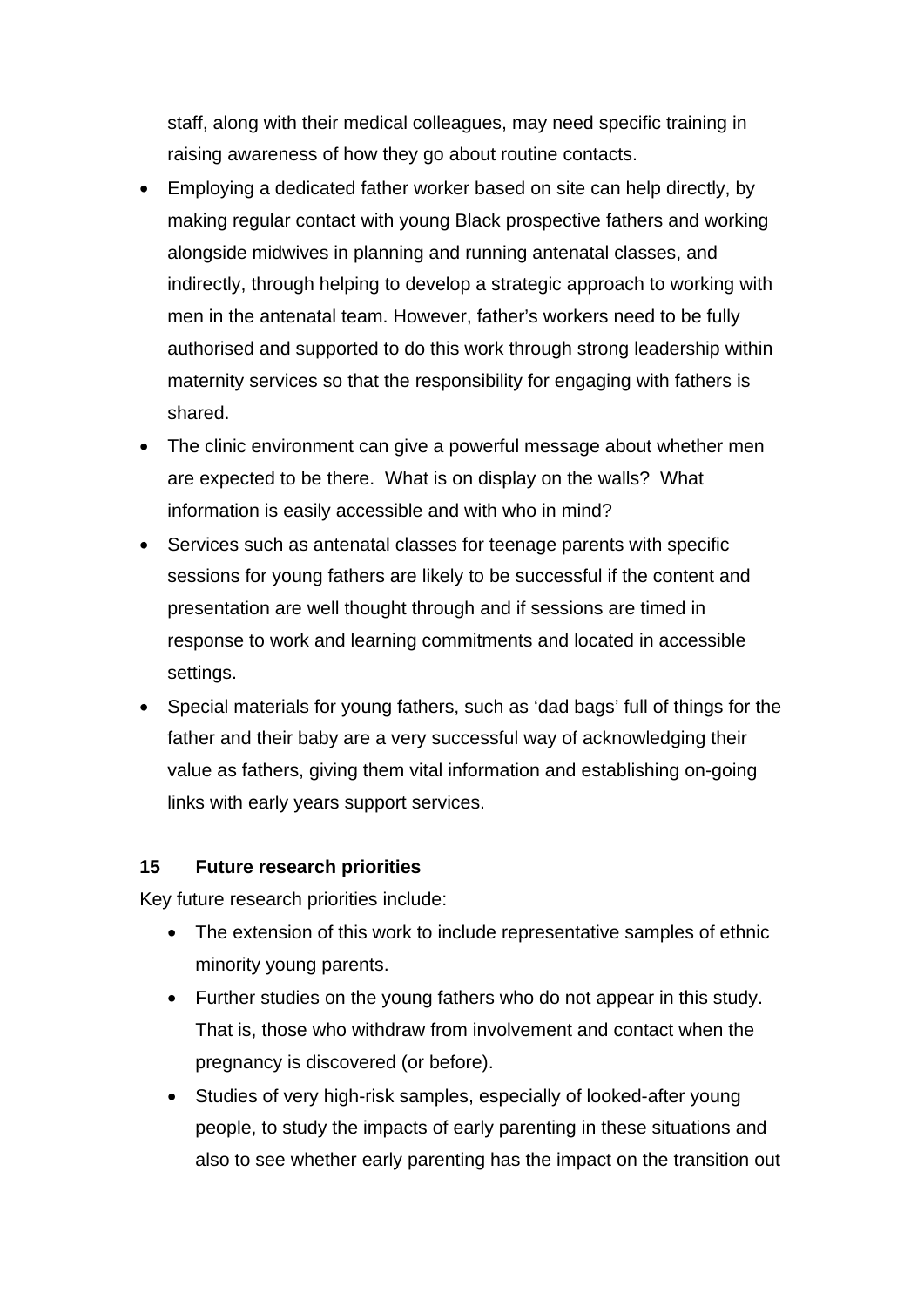of early adversity and social disaffection known to be important for adult intimate relationships.

- Development and testing of young-parent focused and responsive services that link health, housing and social services.
- Incorporation of data on young fathers in new large scale epidemiologically-based and cohort studies.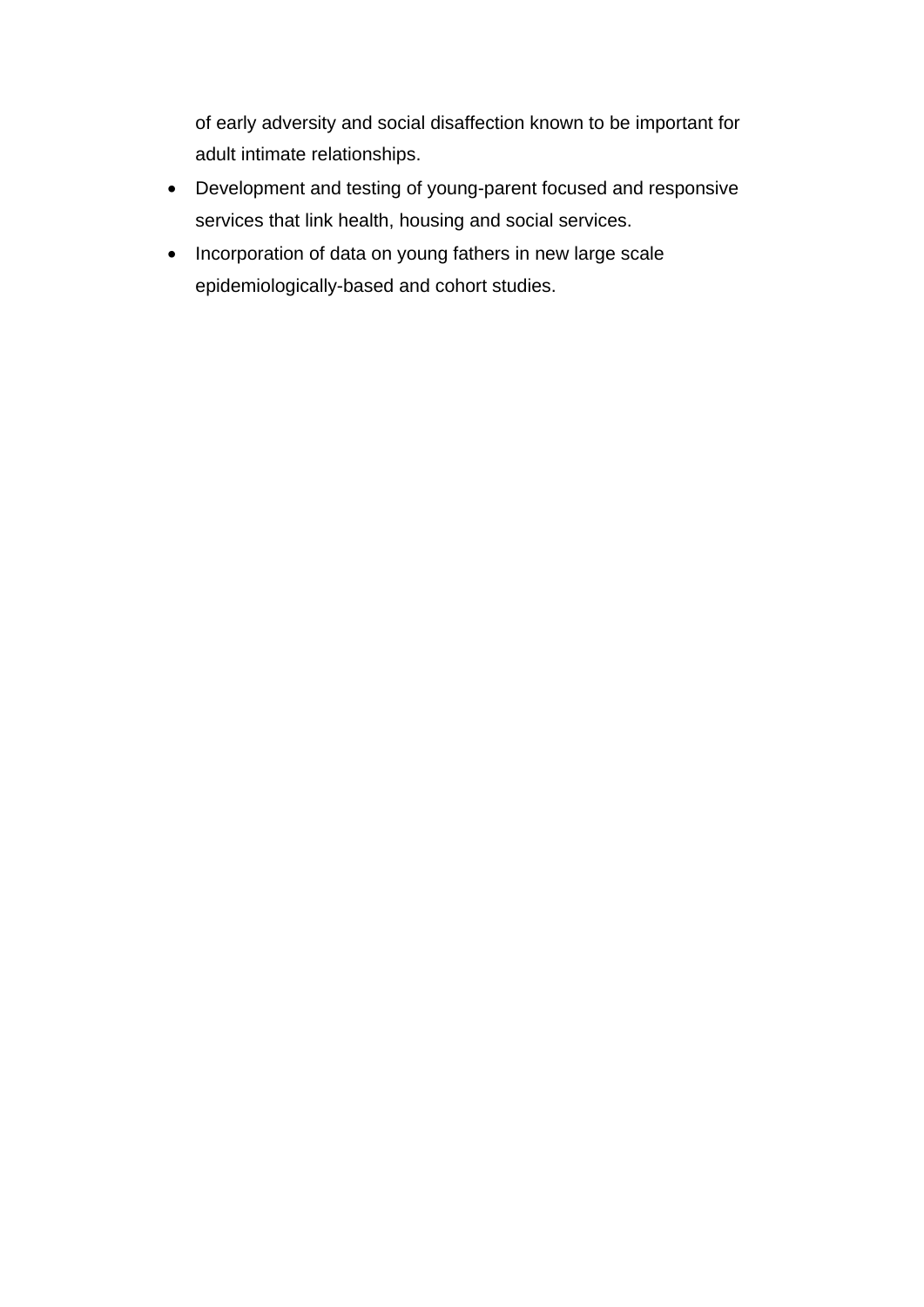#### **References**

Allen, I., & Bourke Dowling, S., (1998) *Teenage Mothers: Decisions and Outcomes*. Policy Studies Institute, London

Biehal, N., Clayden, J., Stein, M. & Wade, J. (1995*) Moving On: Young People and Leaving Care Schemes*. London: HMSO

Butt, J., Patel, B., and Stuart, O., (2005) Race Equality Discussion Papers. London, Social Care Institute for Excellence

Coley, R.L., and Chase-Lansdale, P., (1998) Adolescent Pregnancy and Parenthood. *American Psychologist,* **53** 152 – 166

Cowan, C.P. (1996) Becoming Parents, What has to Change for Couples? In Clulow, C. (ed) *Partners Becoming Parents. Talks from the Tavistock Marital Studies Institute*, Sheldon Press, London

Cummings E. M. and O' Reilly A.W. (1997) 'Fathers in family context: Effects of marital quality on child adjustment', in Lamb, M.E. (Ed*.) The role of the father in child development,* 3rd ed., New York: Wiley

Dearden, K., Hale, C., Alvarez, J (1992) The educational antecedents of teen fatherhood*. British Journal of Educational Psychology*. 62 pp.139-47

Dearden, K. & Hale, C. (1994) Family structure, function and the early transition to fatherhood in Great Britain. *Journal of Marriage and the Family*, 56, pp. 844-852

Dearden, K., Hale, C., Woolley, T. (1995) The antecedents of teen fatherhood - a retrospective case-control study of Great Britain youth. *American Journal of Public Health,* 85, (4) pp.551-4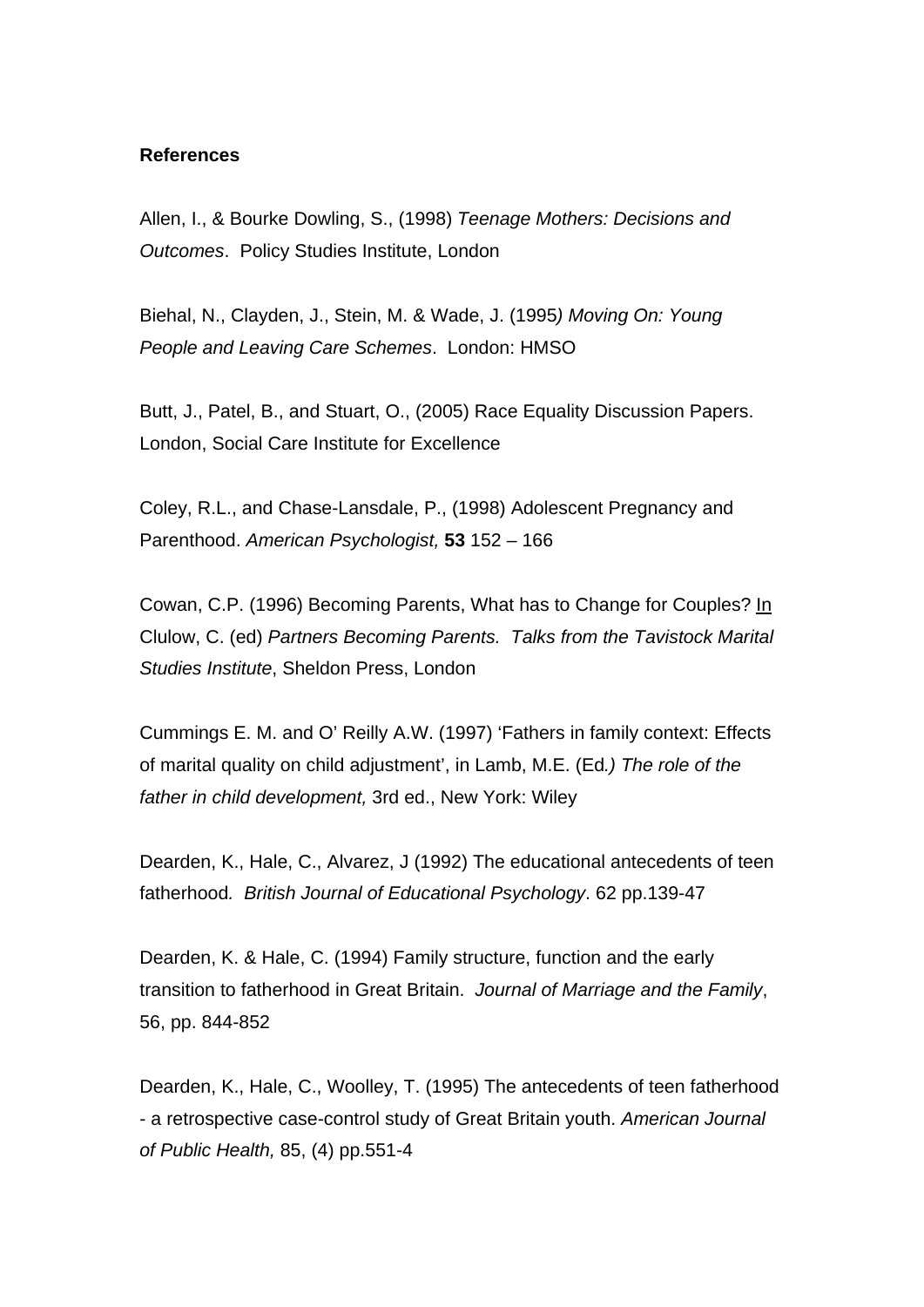Fergusson, David M., Horwood, L John., Woodward, Lianne J. (2002) Deviant partner involvement and offending risk in early adulthood. *Journal of Child Psychology and Psychiatry and Allied Disciplines 43* (2) pp.177-190 Hanson et al., 1989,

Jaffee, S R., Caspi, A., Moffitt, T E., Taylor, A., Dickson, N. (2001) Predicting early fatherhood and whether young fathers live with their children: prospective findings and policy reconsiderations. *Journal of Child Psychology and Psychiatry and Allied Disciplines.* 42 (6) pp.803-15

Joseph Rowntree Foundation (1995) *Social Backgrounds and Post-Birth Experiences of Young Parents.* Social Policy Research 80, Joseph Rowntree Foundation, York

Lamb M. E. (2002) 'Infant–father attachments and their impacts on child development', in Tamis-LeMonda, C.S. & Cabrera, N. (Eds.) *Handbook of father involvement,* (pp. 93–118) Mahwah, NJ: Lawrence Erlbaum Associates.

Lloyd, T., (2000) Don't ignore it and it will go away. *Nursing Times* 96 (13) pp.46-7

Michael, R.T. & Tuma, N.B. (1985) Entry into marriage and parenthood by young men and women: the influence of family background. *Demography*, 22, pp. 315-544 Pawlby, Mills & Quinton, 1997

Palkovitz R. (2002) 'Involved fathering and child development: Advancing our understanding of good fathering', in Tamis-LeMonda, C.S. and Cabrera, N. (Eds.) *Handbook of father involvement,* (pp. 33–64) Mahwah, NJ: Lawrence Erlbaum Associates

Pickles, A. & Rutter, M.(1991) Statistical and conceptual models of 'turning points' in developmental processes. In D. Magnusson, L.R. Bergman, Rudinger, G & Torestadd (eds*.) Problems and Methods in Longitudinal*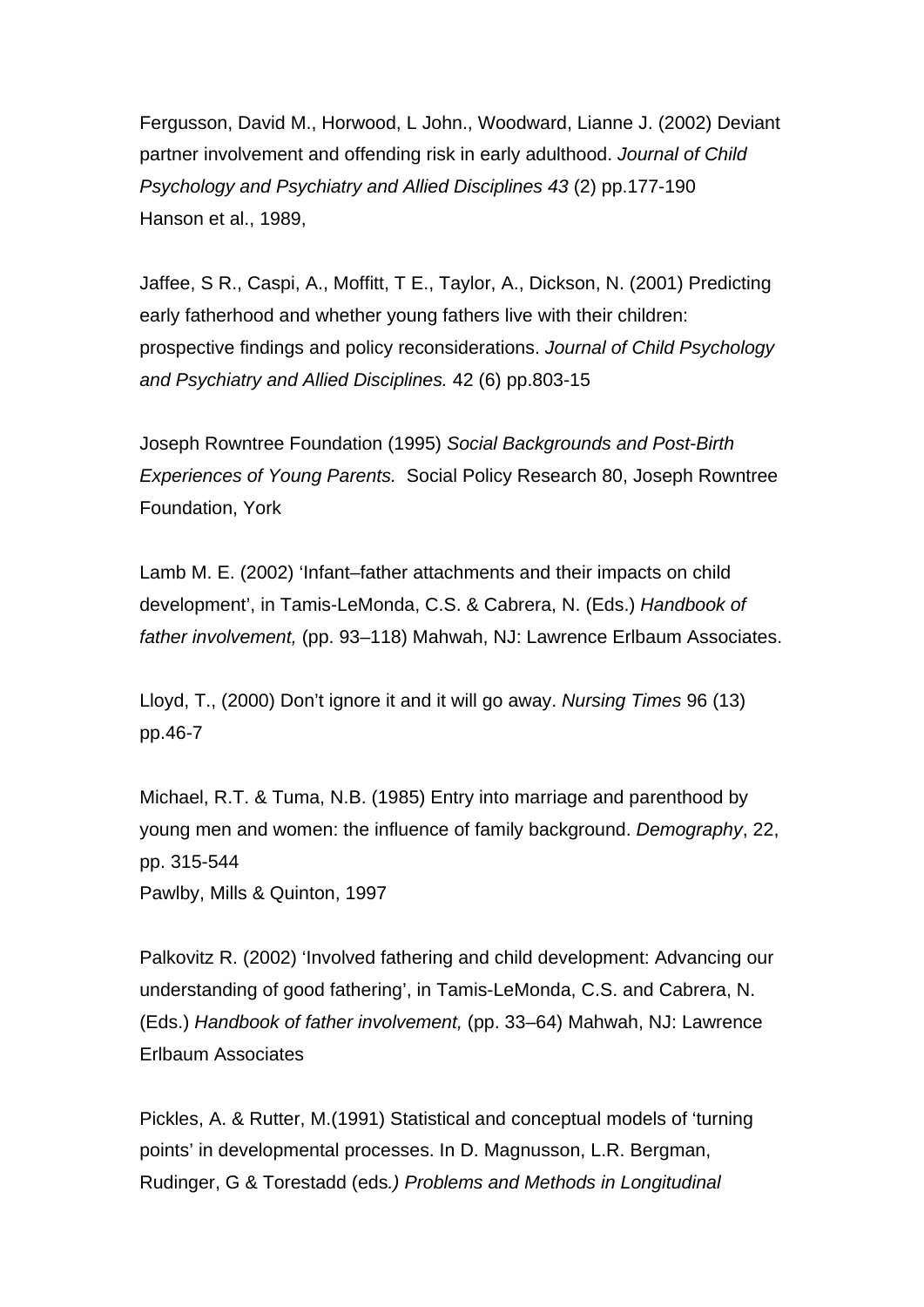*Research: Stability and Change*. Pp.133-65 Cambridge: Cambridge University Press.

Pollock, S, Quinton, D. (2005) 'Young Men: paths to inclusion in fatherhood', *Sociological Review* (submitted).

Quinton, D., Pickles, A., Maughan, B. & Rutter, M. (1993) Partners, Peers, and Pathways: Assortative pairing and continuities in conduct disorder*. Development & Psychopathology,* 5, pp.763-783

Quinton, D; Pollock, S; Golding, J (2002) The Transition to Fatherhood in Young Men, in Youth Citizenship and Social Change, Research Briefing no.8, Pub. Youth, Citizenship and Social Change Programme, Sheffield (http://www.tsa.uk.com/YSC/RB/TSA\_RB\_08.pdf)

Quinton, D. & Rutter, M*.* (1988) *Parenting Breakdown: the making and breaking of intergenerational links.* Aldershot: Avebury Robinson & Frank, 1994,

Sampson, R. & Laub, J. (1993) *Crime in the Making*. Cambridge MA: Harvard University Press.

Social Exclusion Unit (1999) *Teenage Pregnancy.* Social Exclusion Unit, London

Stouthamer-Loeber, M., Wei, E.H. (1998) The precursors of young fatherhood and its effect on delinquency of teenage males. *Journal of Adolescent Health*, 22 (1) pp.56-65

 Webster, C., Simpson, D., MacDonald, R., Abbas, A., Cieslik, M., Shildrick, T., and Simpson, S., (2004) *Poor Transitions: Social exclusion and young adults*. Bristol: The Policy Press